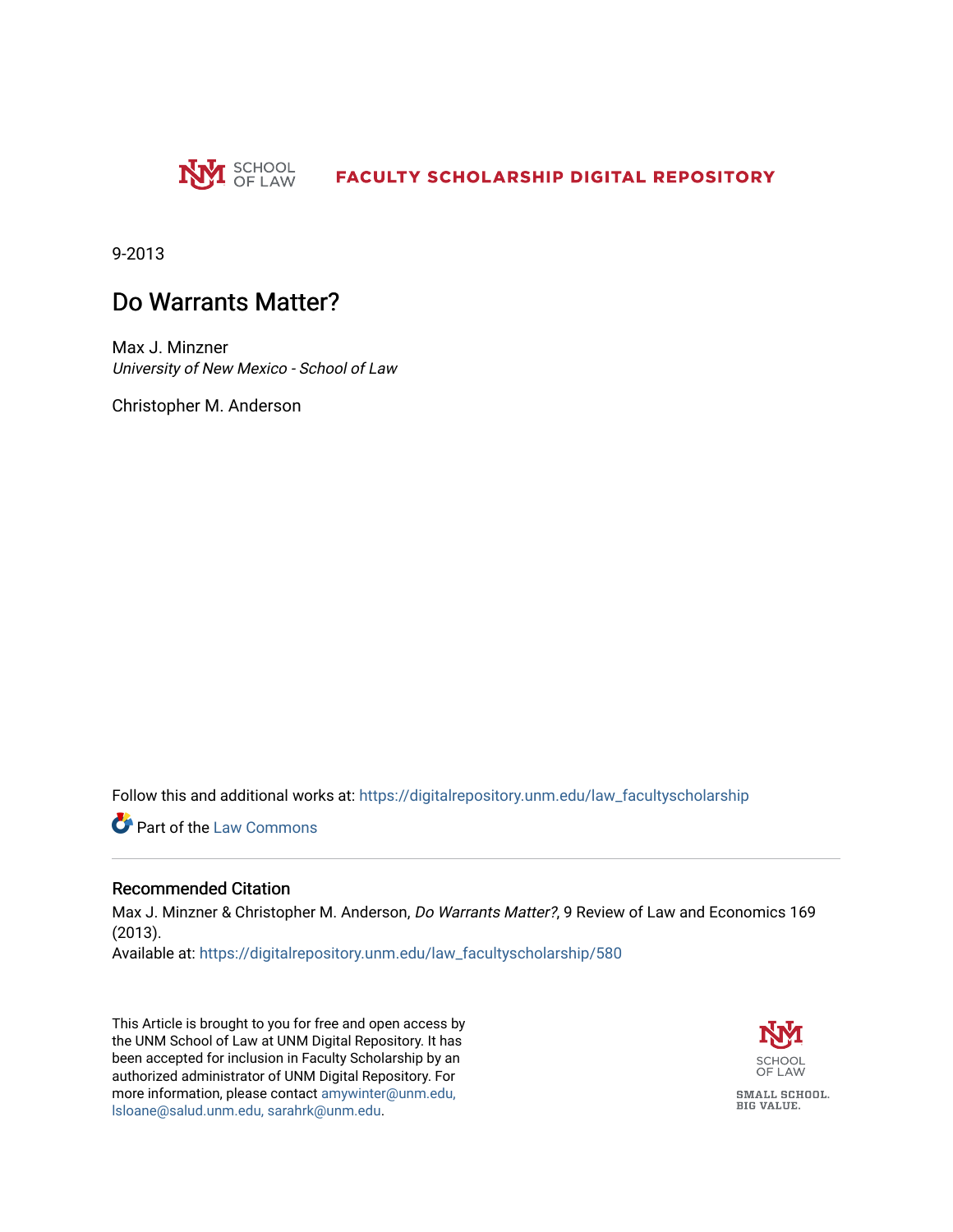# **Max Minzner\* and Christopher M. Anderson Do Warrants Matter?**

**Abstract:** We examine traditional criminal wiretaps to determine whether the 4th Amendment's warrant requirement limits law enforcement. We develop a formal model relating law enforcement's decision to pursue a wiretap to its exogenous cost, probability of yielding evidence, and the expected value of that evidence. We use the model to analyze success rates of all traditional federal wiretaps initiated 1997-2004. We find budget constraints cause law enforcement to pursue only taps that are particularly likely to succeed. Thus, eliminating the warrant requirement for traditional wiretaps would matter little, and the significance of a warrant requirement for new investigative programs, such as the Terrorist Surveillance Program, depends on budget.

**Keywords:** warrants, wiretaps, probable cause, law enforcement costs

Few threats to liberty exist which are greater than that posed by the use of eavesdropping devices.

Berger v. New York, 388 U.S. 41, 63 (1967)

In December 2005, the New York Times revealed that the US Government has been engaged in an extensive, previously undisclosed program of electronic surveillance, installing warrantless wiretaps on some telephone calls believed to involve terrorist activity.<sup>1</sup> While the legality of the program remains a subject of much debate,<sup>2</sup> the empirical question raised is whether the warrantless nature

**<sup>\*</sup>Corresponding author: Max Minzner,** School of Law, University of New Mexico, Albuquerque, NM 87131, USA, E-mail: Minzner@law.unm.edu

**Christopher M. Anderson,** School of Aquatic and Fishery Sciences, University of Washington, 1122 Boat Street, Seattle, WA 98195, USA, E-mail: cmand@uw.edu

**<sup>1</sup>** See Risen and Lichtblau (2005). Copies of the Department of Justice's legal defense of the NSA wiretapping program are available at http://www.epic.org/privacy/nsa/foia/.

<sup>2</sup> In the wake of the disclosure of the warrantless wiretapping program, Congress has enacted two major statutory changes to Foreign Intelligence Surveillance Act (FISA). First, in 2007, Congress adopted the Protect America Act, Pub. L. No. 110-55, 121 Stat. 552, which broadly allowed warrantless wiretaps targeting individuals (including United States citizens) located overseas. The United States Foreign Intelligence Surveillance Court of Review concluded that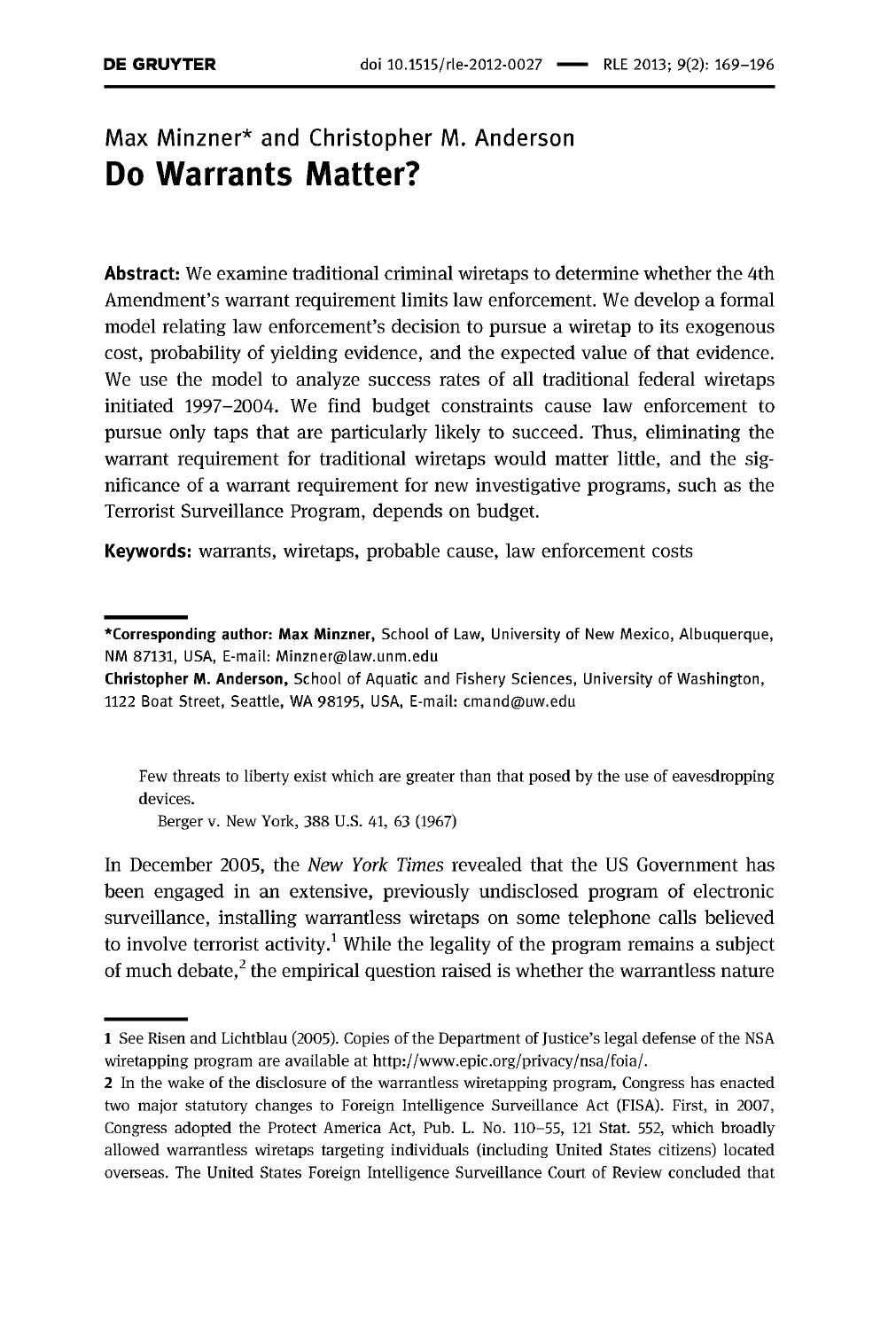of these programs actually affects law enforcement behavior. Does a warrant requirement restrict the nature and scope of law enforcement investigations? Or, is there already some other limiting factor that prevents law enforcement from pursuing wiretaps where it would not be able to satisfy the probable cause standard that would be necessary to obtain a warrant?

Success rates of wiretaps, in particular, have received little attention in the legal literature, but prior studies of traditional search warrants suggest warrants might matter. For instance, searches without warrants succeed at a far lower rate than searches with warrants. Random car stops, almost all of which occur without a warrant, recover evidence only 11.7% of the time (Durose, 2005): in contrast, searches with warrants recover evidence at rates exceeding 80% or 90% (Benner and Samarkos, 2000; van Duziend, 1984). Recent debate in the legal literature has focused on the value of requiring judges to explicitly incoporate these differential success rates into the probable cause determination (Minzner, 2009; Lerner, 2006; Rosenthanl, 2005). The presence or absence of a warrant, though, may not be the only difference between searches with and without a warrant. For instance, less capable officers might initiate car stop searches or car stops may be cheaper for law enforcement and thus used more aggressively. These factors would decrease success rates compared with traditional warranted searches. A similar dynamic may exist in the wiretap context. The decision to tap a device depends on many factors, such as agents' tapping experience, the costs of the tap, the law enforcement benefits from executing the tap, all of which might increase or decrease the probability of recovering evidence independent of the warrant requirement.

To understand the role of these factors, we introduce a conceptual model that takes the legal restraints as exogenous in order to test the constraints on law enforcement behavior in the real world. We presume law enforcement officers are utility-maximizing agents subject to both the probable cause constraint arising out of the warrant requirement and a budget constraint. The model suggests that if warrants are the limiting factor on law enforcement behavior, average success rates are misleading. Instead, it is the marginal, i.e. least likely to succeed, wiretap that reveals the factors limiting behavior. If

this type of warrantless wiretap complied with the requirements of the United States Constitution. See In Re: Directives Pursuant to Section 105 B of the Foreign Intelligence Surveillance Act, available at http://www.uscourts.gov/newsroom/2009/FISCR\_Opinion.pdf. The PAA expired in February 2008 and in the summer of 2008, Congress passed the FISA Amendments Act of 2008, Pub. L. No. 110-261, 122 Stat. 2436. The 2008 Amendments provided immunity for suit for the telecommunication companies participating in the warrantless wiretapping program and again modified the FISA warrant requirements. For a full discussion of the current legal requirements under FISA, see Kris and Wilson (2008).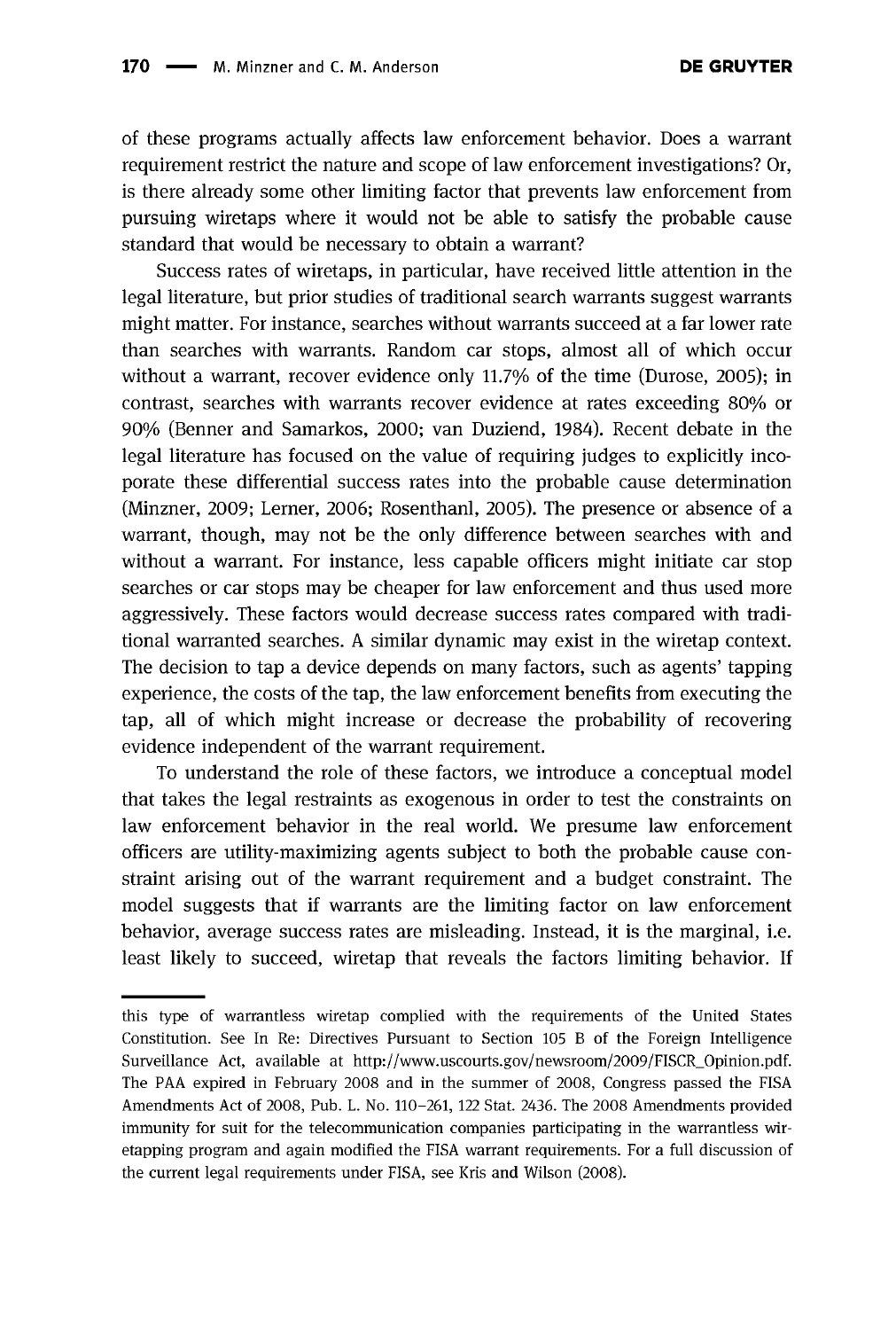warrants are the limiting factor, we would expect the marginal wiretap to recover evidence at something approaching the statistical definition of probable cause. On the other hand, if wiretaps succeed at the margin more often than a probable cause limitation would suggest, some other factor must constrain agent behavior and ensure that only individuals who are very likely to be engaging in criminal activity are pursued.

We apply the model to test whether the warrant process actually limits investigations by considering the success rate of traditional federal criminal wiretaps obtained between 1998 and 2004. Using two measures of success: (1) whether the wiretap led to the interception of what the supervising agent believed to be an incriminating communication and (2) whether the wiretap led to an arrest, we find warrants, even at the margin, are far more successful than the probable cause standard would predict. Even the riskiest wiretaps in the data set recover evidence far more frequently than the probable cause standard requires. Thus, it appears that the judicial review of wiretap applications is not the limiting factor in investigating criminal activity and presents the question of what does constrain law enforcement, and whether it accurately reflects the social value of evidence recovered.

This conclusion raises the question of why wiretaps are so successful. Legal academics have proposed three alternative explanations for high average success rates of traditional warranted searches. First, searches may be easy. If criminal activity is commonplace, even borderline searches are extremely likely to recover evidence (Duke, 1986). Second, judges could be?-inadvertently or ideologically?-systematically imposing a higher evidentiary standard than probable cause. Third, law enforcement might self-impose a standard higher than that commonly associated with probable cause. For instance, law enforcement might self-limit out of fear of later suppression, institutional or budgetary reasons (Dripps, 1986a, 1986b).

Each of these different theories suggests different predictions about the success rates of wiretaps. If searches are easy, we should see variation based on the level of criminal activity in the judicial district. If judges are the binding constraint, we should see variation based on judicial characteristics. If institutional constraints imposed uniformly by the Department Justice (discussed in the next section) restrain wiretap use, we should not see district-level variation. Finally, if budget constraints are the limiting factor, the cost of the wiretap should matter.

Our analysis suggests that wiretaps are so successful because law enforcement allocates scarce budget resources only to wiretaps that are very likely to succeed. Not only are more expensive wiretaps more successful, districts that install more wiretaps are less effective on the margin. As a result, the value of a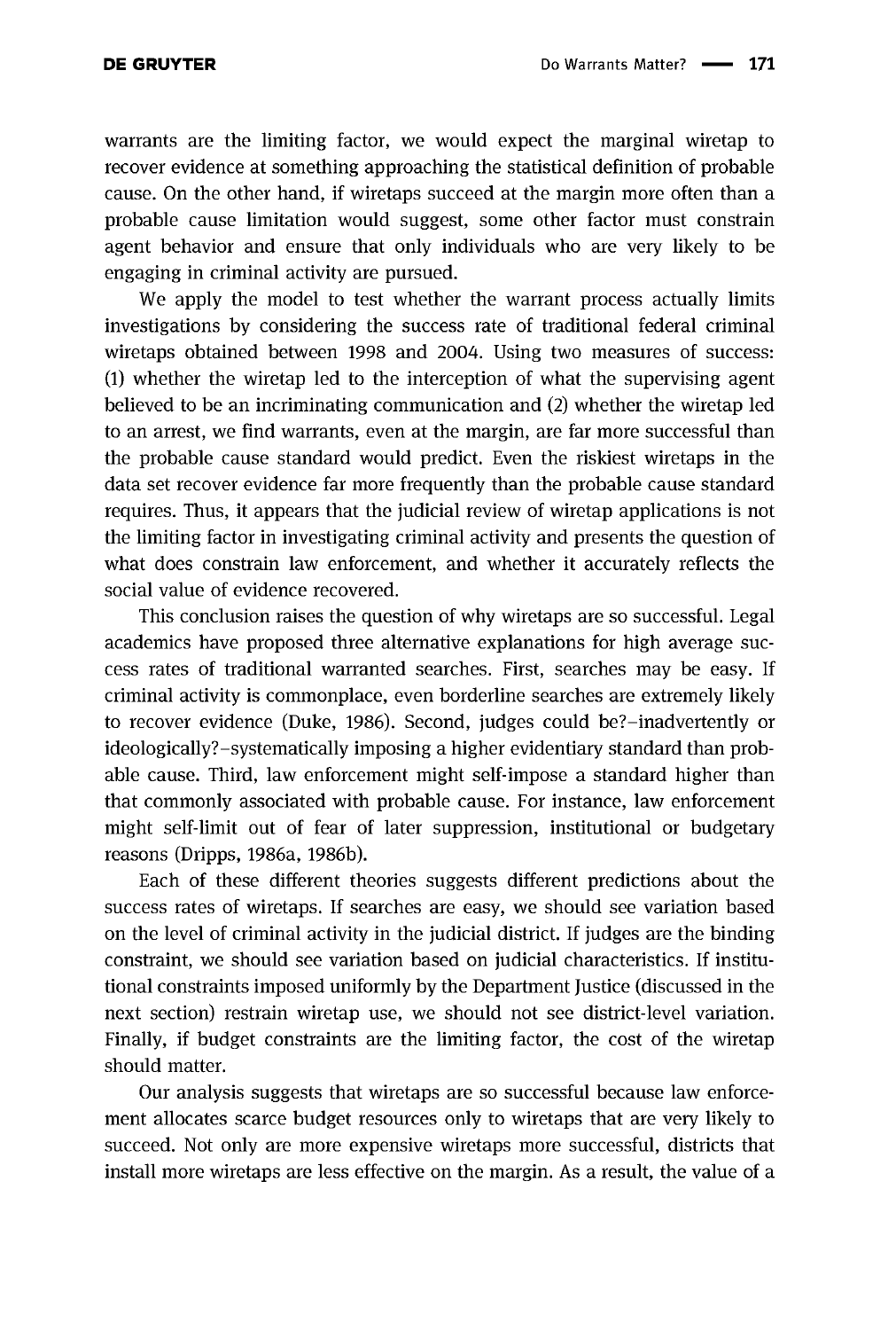warrant requirement turns on the law enforcement budget constraint. For traditional criminal investigations, we believe that wiretaps are substantially underfunded, as law enforcement is not pursuing socially desirable wiretaps. Second, if and only if terrorism investigators have far more resources at their disposal than traditional law enforcement will a warrant requirement affect the investigations that are carried out.

The rest of the article is organized as followed. Section I provides essential background and introduces the formal model. Section II provides a description of the data set we analyze. Section III presents the regression results. Section IV concludes with a discussion of the ramifications of these results.

## **1 Modeling the warrant requirement**

Wiretaps are a specialized type of search warrant, which the Supreme Court has held are subject to the requirements and remedies of the Fourth Amendment [Berger v. New York, 388 U.S. 41 (1967); and Katz v. United States, 389 U.S. 347 (1967)]. To obtain a tap warrant, the investigating agent and an Assistant United States Attorney (AUSA) complete a wiretap affidavit, which is then submitted to the Office of Enforcement Operations at the Department of Justice (OEO). An OEO attorney evaluates the package and suggests changes. The standard applied by OEO is commonly thought to be stricter than judicial probable cause, as they require specific evidence of a "dirty call" on the line within the last few weeks. This requirement can be met if the target phone has contact with another device already being intercepted but is more commonly accomplished by having a confidential informant place a call to the phone and engage in conversation of a criminal nature. After the OEO attorney is satisfied with the application, it is sent to a Deputy Attorney General for signature. Only then may the wiretap be submitted to a federal judge for assessment of whether it meets the constitutional probable cause standard.

Once a federal judge authorizes a wiretap on a given phone, federal agents work with the provider of phone service to intercept calls on the line. The Wiretap Act requires that calls be "minimized," or continuously monitored in real time so that monitoring of a particular transmission can be stopped once it is determined to not relate to criminal activity (USA Bulletin, 1997). As a result, any time that a call is recorded by law enforcement, agents must be available to simultaneously listen to the call as it occurs. Minimization is designed to limit the invasion of privacy that results from the interception. For wiretaps with conversations in foreign languages, contract interpreters may be used. Agents act on the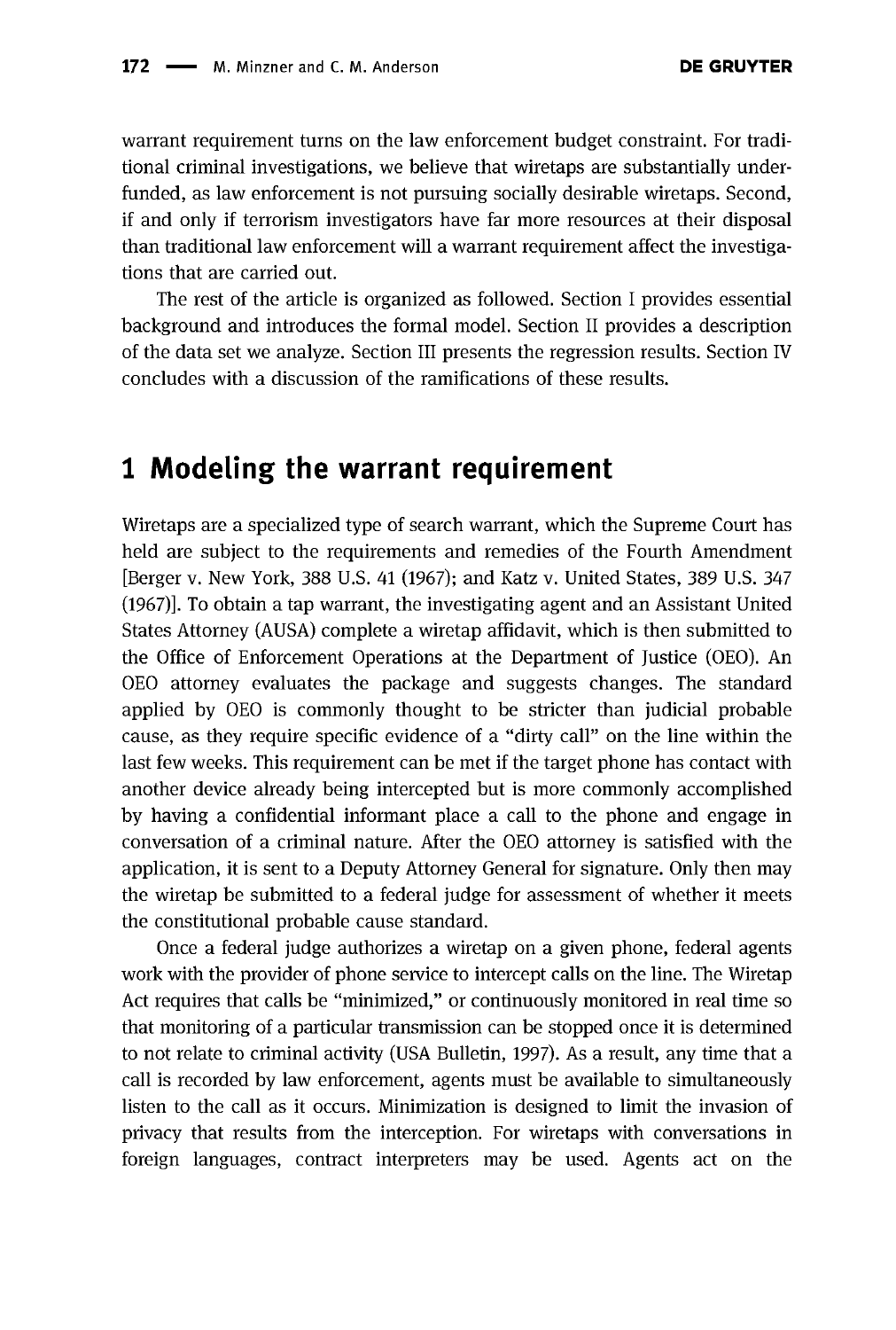information generated by the wiretap to make arrests, seize contraband, or otherwise investigate and prevent criminal activity. Taps may be used at a variety of stages in the investigation. If agents identify a phone early, a wiretap may be a first step in the process. Alternatively, agents may be further along in an investigation before they consider a wiretap on a potential target phone.

The Warrant Clause of the Fourth Amendment, and the OEO statutory scheme, are designed to act as checks on law enforcement, preventing police from executing a warrant unless they can demonstrate a likelihood of recovering evidence greater than probable cause. While the Supreme Court has declined to provide a numeric definition for probable cause, it has suggested that it is a relatively low standard, certainly requiring less than a 50% chance of recovering evidence [Illinois v. Gates, 462 U.S. 213 (1983); Gerstein v. Pugh, 420 U.S. 103 (1975)]. McCauliff (1982) surveyed 166 federal judges on the numeric equivalent of probable cause and found a mean reported level of 45.8% and a median of 50%. Some academics take a comparable view of the probable cause requirement (e.g., Bacigal, 2004; Duke, 1986; Kamisar, 1984), while others see judges as rubber stamps for law enforcement, approving all applications presented to them with little or no review (e.g., Wasserstrom and Seidman, 1988; Schroeder, 1981; Saltzburg, 1980). We do not take a view on the exact numeric definition of probable cause in the analysis below, but will use 50% probability as a conservative reference point.

We describe these legal requirements in the following model that incorporates the decision of law enforcement of what devices to tap to elucidate the role of the expected benefit to law enforcement, the cost of the tap, and the probable cause standard. Similar models of law enforcement decision making have been developed to model how racial bias might operate in the decision to search when law enforcement wishes to maximize seizures (Knowles et al., 2001). Modeling racial bias as a reduction in search costs, KPT predict that bias should lead to searches of minorities being less successful than searches of majority members. Using the model, they were unable to reject the hypothesis of no bias in an examination of Maryland traffic stop searches. The KPT model has been extended to incorporate a crime reduction objective for law enforcement (Dominitz and Knowles, 2005) and imperfect monitoring (Persico and Todd, 2005). Significantly, these extensions, as well as the original KPT model, assume that resource constraints are not binding (see Anwar and Fang, 2005; Antonovics and Knight, 2004) and do not include data on the costs of specific searches. Our model's results are driven by the constraints, with the core prediction that the probable cause standard, and thus the warranting process, will only constrain law enforcement's behavior only if other constraints, such as budget, do not bind first.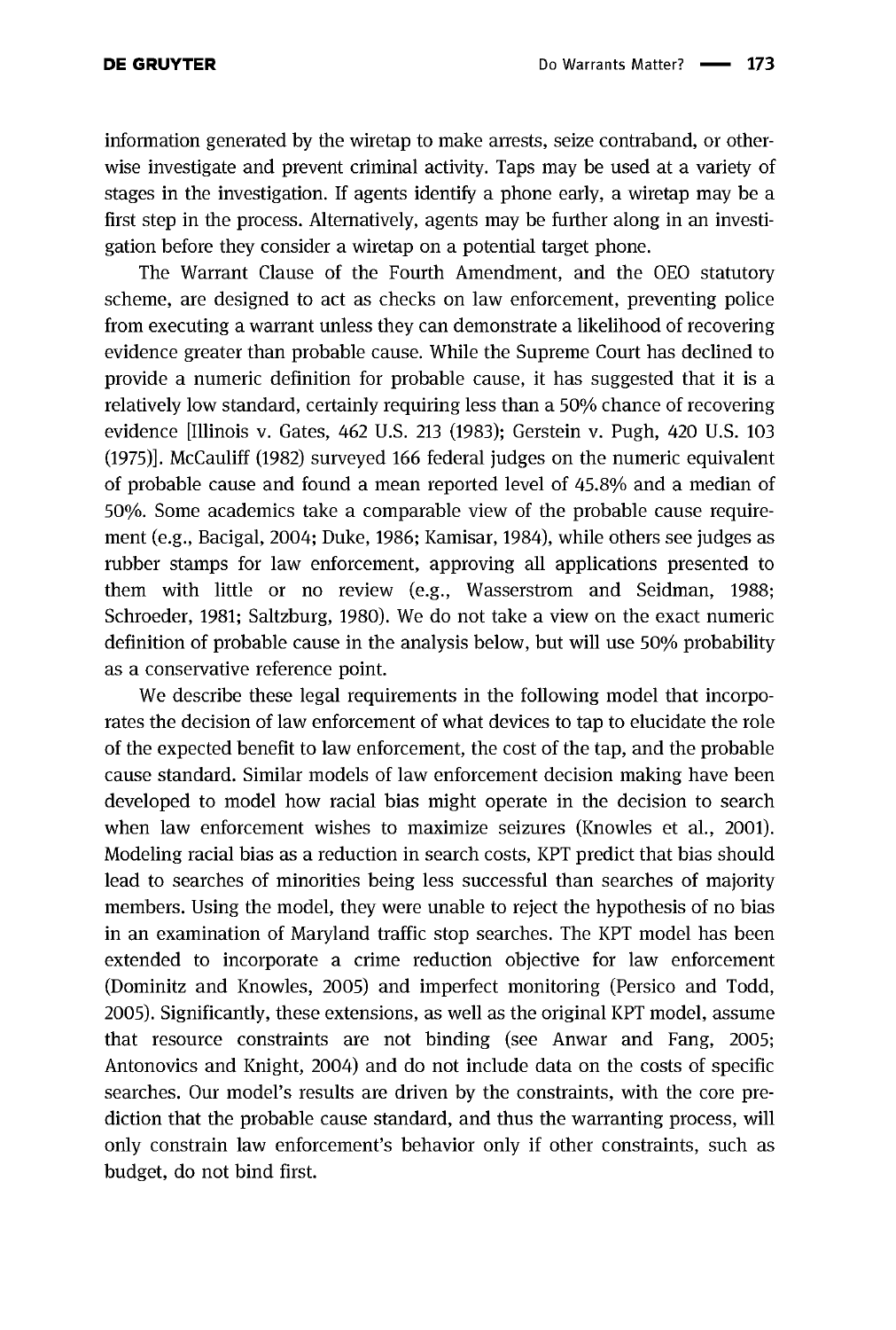## **1.1 Modeling the tap application decision**

Let there be *N* possible tappable devices. A device is a triple  $\{c_i, b_i, p_i\}$  where  $c_i$ represents the cost to law enforcement of tapping device  $i$ ,  $b_i$  represents the benefit to law enforcement from tapping device i if it reveals evidence of illicit activity,<sup>3</sup> and  $p_i$  is the objective probability that the device provides incriminating evidence. Each element in the device triple is drawn from known independent probability distributions, with  $F(c_i) : [0, \infty) \to [0, 1], G(b_i) : [0, \infty) \to [0, 1],$ and  $P(p_i) : [0, 1] \rightarrow [0, 1]$ . When law enforcement encounters a device, it observes  $\{c_i, b_i, p_i\}$  and must decide whether to allocate  $c_i$  from its total budget M to tap device i.

This model assumes law enforcement takes the attributes of each device as given, rather than endogenizing the probability of success on each tap with the expenditures on it. This is based on the legal requirements surrounding wiretaps that give law enforcement a strong sense of necessary costs, and little leeway to improve the likelihood of success by investing more. Over 90% of the costs of a wiretap come from staffing, largely because of the minimization requirements of the Wiretap Act. Staffing cost varies primarily with the hours the device is monitored and whether specialized translation is required. The hours of monitoring required depends on when the device is in use (e.g., business device taps may only require monitoring during business hours) and is fixed and known at the time the decision to pursue the tap is made. Similarly, whether specialized language skills will require adding to the tap cost is known when the tapping decision is made, and adding additional agents or inactive hours to the tap once the minimum required monitoring is in place will have little effect on the probability of recovering evidence. Federal agents and Department of Justice officials have identified these high fixed costs as an important consideration in determining whether to seek authorization to install a wiretap (USA Bulletin, 1997).

### **1.2 Homogenous costs and benefits**

In the baseline model, we assume  $c_i = C$  and  $b_i = B$  are equal for all *i*. That is, wiretaps only vary in their likelihood of recovering evidence. We examine strategies wherein law enforcement determines cutoff value,  $\tau$ , of  $p_i$  such that

**<sup>3</sup>** We interpret the benefit to law enforcement from gathering incriminating evidence very generally. As discussed in the regression analysis, we expect that law enforcement preferences are based at least to some extent on the targeted crime.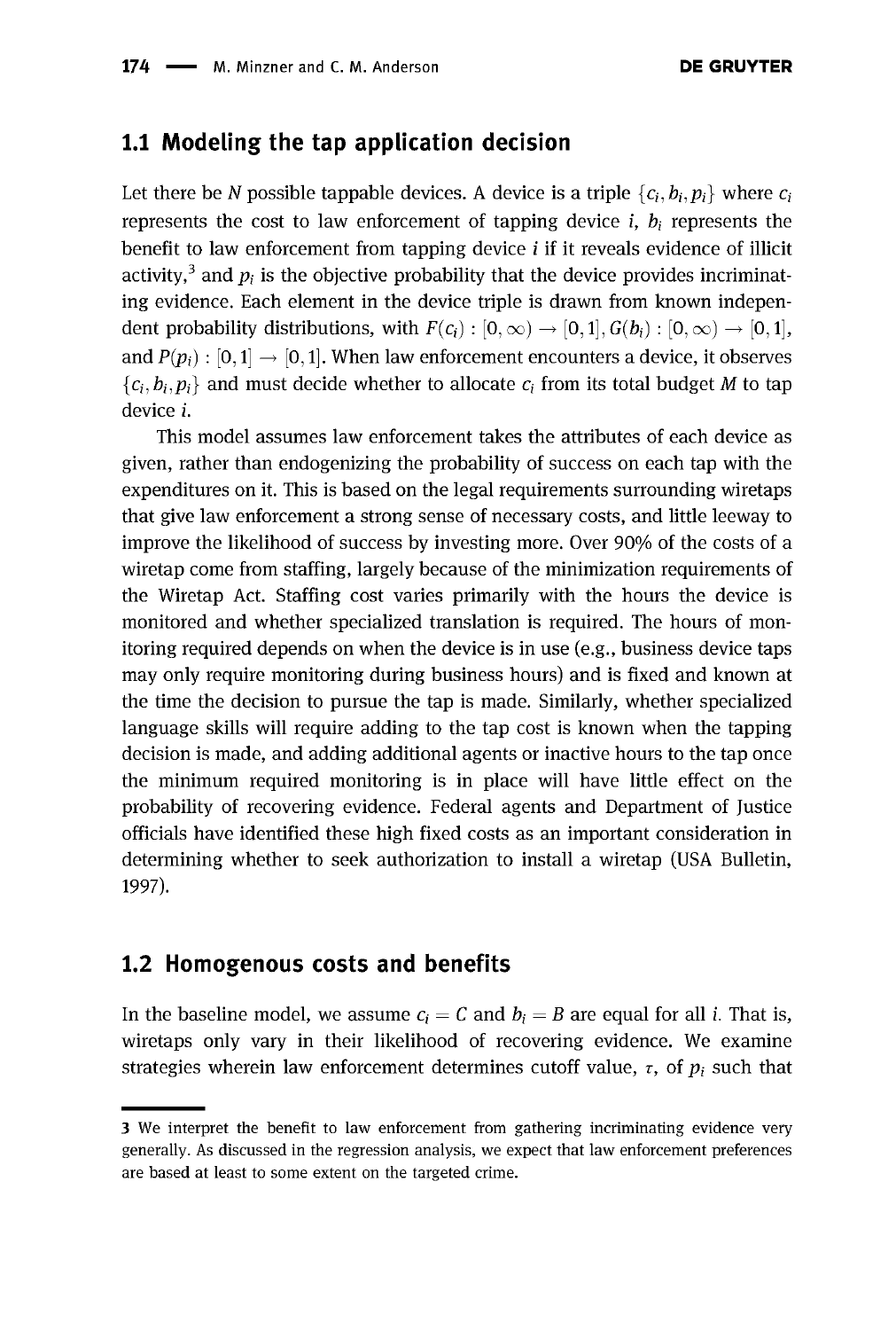they tap devices if and only if  $p_i > r$ . For simplicity, we demonstrate the model when the *p;s* are uniformly distributed.

Law enforcement seeks to solve the following problem:

$$
\max \prod(\tau) = N \int_{\tau}^{1} p B dP(p) dp = NB \left(\frac{1 - \tau^{2}}{2}\right)
$$
  
s.t.  $\tau \ge \rho$   

$$
M \ge N \int_{\tau}^{1} C dP(p) dp = CN(1 - \tau)
$$

The objective function calculates the expected benefit for tapping each device with  $p_i > \tau$ . The first constraint indicates that  $\tau$  must exceed  $\rho$ , the judicially imposed probable cause standard. The second constraint captures the budget constraint, where  $N(1 - \tau)$  is the expected number of phones tapped at a cost of C which cannot exceed the budget  $M<sup>4</sup>$ . If the probable cause constraint is binding, then the Kuhn-Tucker conditions indicate  $\tau = \rho$ , that is law enforcement will tap all phones with a probability of success greater than the probable cause constraint. If, instead, the budget constraint is binding, then the Kuhn–Tucker conditions give  $M = NC(1-\tau)$  and  $\tau = 1 - \frac{M}{NC}$ .<sup>5</sup>

This result holds two important implications for interpreting empirical wiretap data. First, the average success rate of taps reflects the mean of the conditional distribution of  $p_i \geq \tau$ , which does not capture the probable cause standard in a nondegenerate distribution of  $p_i$ s; rather, the probable cause standard will only be reflected in the marginal wiretaps, those that are least likely to yield incriminating evidence. Second, the probable cause standard will be binding (and therefore observable) only if there is sufficient funding in law enforcement to tap all phones with  $p_i$  exceeding the probable cause standard. Thus, to understand whether the warranting process constrains enforcement, it is necessary to identify the success probabilities of the least likely taps installed, and compare them with commonly accepted notions of the probable cause

<sup>4</sup> Note that law enforcement differs from a firm in that they maximize benefits within a fixed, exogenous budget; they do not gain from saving costs. This is consistent with theories of bureaucracy and reflects the law enforcement objective of preventing crime that is bad for society.

<sup>5</sup> Both constraints would bind simultaneously in the event that the budget is exactly the amount required to cover all wiretaps with  $p_i \geq \rho$ ; we dismiss this as occurring with probability zero.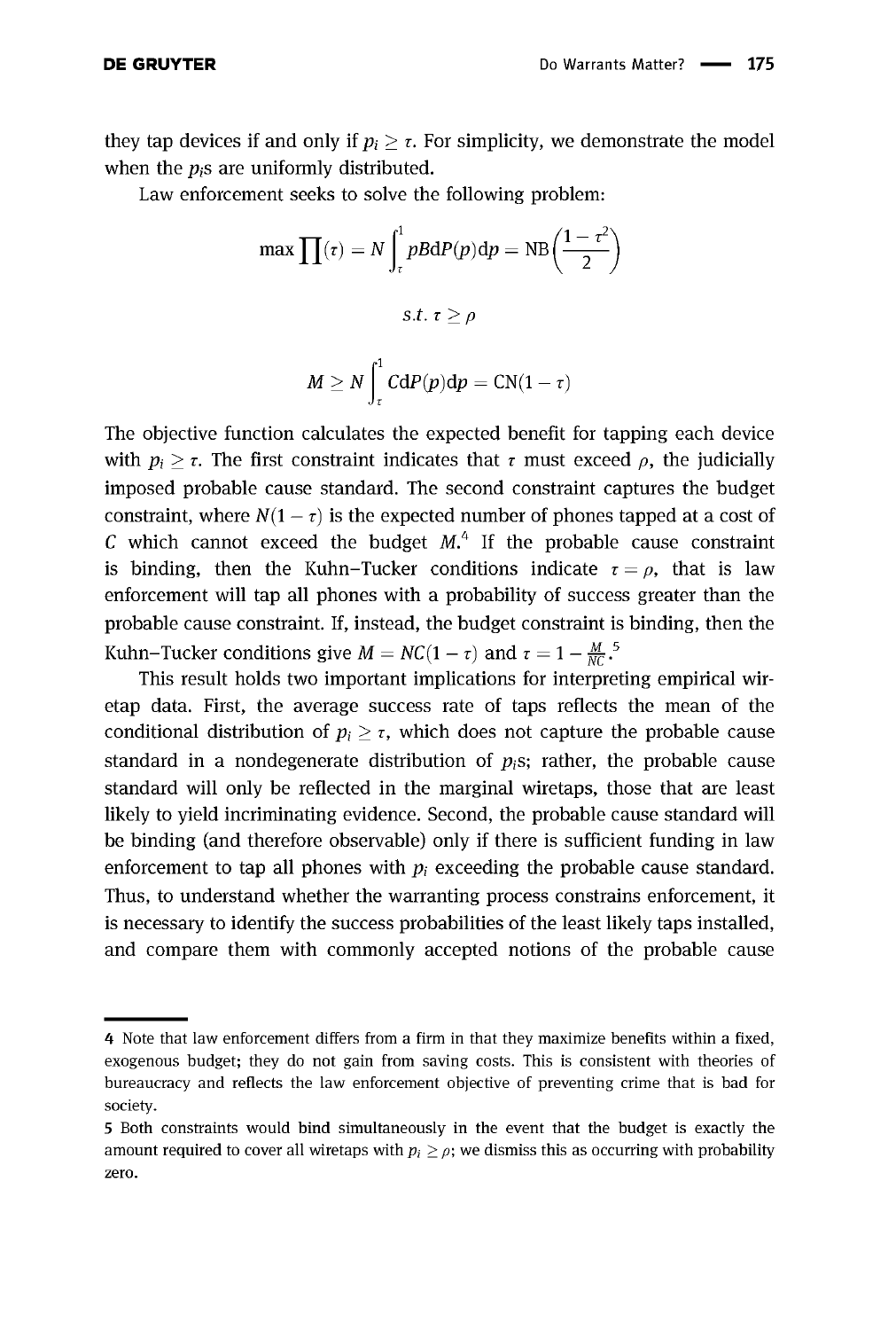standard. If the marginal taps are more successful than probable cause suggests, some other factor is limiting law enforcement.

### **1.3 Heterogeneous costs and benefits**

We next consider law enforcement's problem when  $b_i \sim \{\{b_1, b_2, \ldots b_n\}, \{\frac{1}{n}\}\}\$ and  $c_i \sim \{\{c_1, c_2, \ldots c_m\}, \{\frac{1}{m}\}\}\$ , each independently distributed. That is, law enforcement observes a device in one of *nm* equally likely cost-benefit states and in expectation,  $\frac{N}{nm}$  of the potential devices is in each state. We can assume, without loss of generality, that the costs and benefits are ordered by their indices, i.e.,  $b_1 \leq b_2 \leq \cdots \leq b_n$  and  $c_1 \leq c_2 \leq \cdots \leq c_m$ . We examine strategies of the form that law enforcement selects  $\tau = {\tau_{11}, \tau_{12}, \ldots, \tau_{1m}, \tau_{21}, \ldots, \tau_{nm}}$ , a vector of probability thresholds for each cost-benefit type, to illustrate how costs, benefits to law enforcement, and the probability with success interact with the probable cause standard to determine which taps are implemented.

Law enforcement chooses  $\tau$  in order to solve the following problem:

$$
\max \prod(\tau) = \frac{N}{nm} \sum_{j,k} \int_{\tau_{jk}}^{1} pb_{j} dP(p) dp
$$
  

$$
s.t. \tau_{jk} \ge \rho \forall j, k
$$
  

$$
M \ge \frac{N}{nm} \sum_{i,k} \int_{\tau_{ik}}^{1} c_{k} dP(p) dp
$$

As in the homogeneous model, law enforcement collects benefit from each tapped device in proportion to its probability of providing incriminating evidence, pays costs associated with the fraction of each type of device tapped, and can only tap devices with probabilities exceeding the probable cause standard. For uniformly distributed  $p_i$ , the Lagrangian for this problem is

$$
L = \sum_{j,k} \left[ \frac{Nb_j}{nm} \left( \frac{1 - \tau_{jk}^2}{2} \right) + \lambda_{j,k} (\tau_{jk} - \rho) \right] + \lambda_M \left[ M - \frac{N}{nm} \left( \sum_{j,k} c_k (1 - \tau_{jk}) \right) \right]
$$

Taking partial derivatives gives solutions for  $\tau$ 

$$
\frac{\partial L}{d\tau_{jk}}=-\frac{N\tau_{jk}b_j}{nm}+\lambda_{jk}+\frac{N\lambda_Mc_k}{nm}=0
$$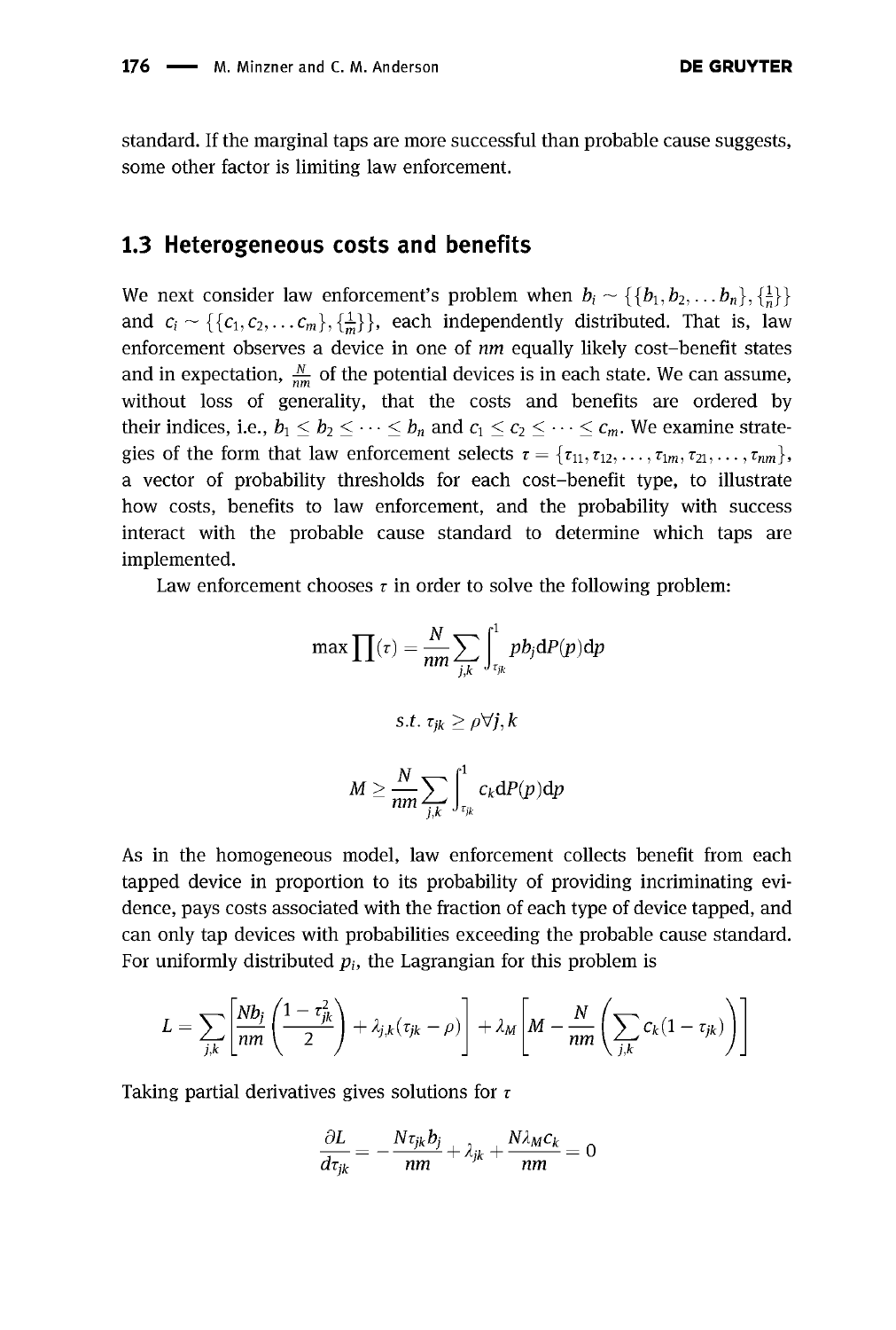This implies

$$
\tau_{jk} = \frac{1}{b_j} \left[ \frac{nm}{N} \lambda_{jk} + \lambda_M c_k \right]
$$

In the polar case where the budget is sufficient to implement all taps for which there is probable cause, the Kuhn-Tucker conditions imply  $\lambda_M = 0$  and  $\tau_{ik} = \rho$ . Since probable cause binds for all types of taps, all types can be used to draw inferences about the empirical probable cause standard. In the polar case where the budget is restrictive enough that the probable cause constraint is nonbinding for all tap types, then the Kuhn-Tucker conditions imply  $\lambda_{ik} = 0 \forall j, k$  and we have:

$$
\lambda_M=\frac{\tau_{jk}b_j}{c_k}\,\forall j,k.
$$

That is, each  $\tau_{ik}$  is set in direct and fixed proportion to the corresponding cost and benefit ratio. In the non-polar cases, where probable cause binds for some tap types but the budget constraint binds for others, for any fixed  $b_i$ ,  $\tau_{iv} < \tau_{iw}$ if  $w < v$ . That is, probable cause will bind for the low-cost type within each benefit category before the high cost type, with  $\tau_{n1}$  having the smallest  $\tau$  since by construction,  $\frac{b_n}{c_1}$  is the largest benefit-cost ratio. For purposes of analyzing empirical data on the effects of judicial review and probable cause on investigations, this model implies the  $p_i$  so f the devices chosen for tapping depend also on the benefit and cost to law enforcement. Empirical analyses must incorporate data capturing and controlling for these values. Further, if cost-side variables are empirically significant, it is likely the budget, rather than a judicial probable cause standard, that is limiting the activity of law enforcement. This provides us with guidance on specifying and interpreting an empirical model to test the hypothesis that the warrant process limits law enforcement or that warrants matter.

## **2 The data and statistical methodology**

Section 2519 of the Wiretap Act requires that prosecutors and judges report statistical data on their wiretaps every year to the Administrative Office of the United States Courts (AO). The AO sends reminder letters to agents each year to ensure timely and accurate reporting. Reported variables include information on the application (e.g., district, judge, approval date), the target (type of device,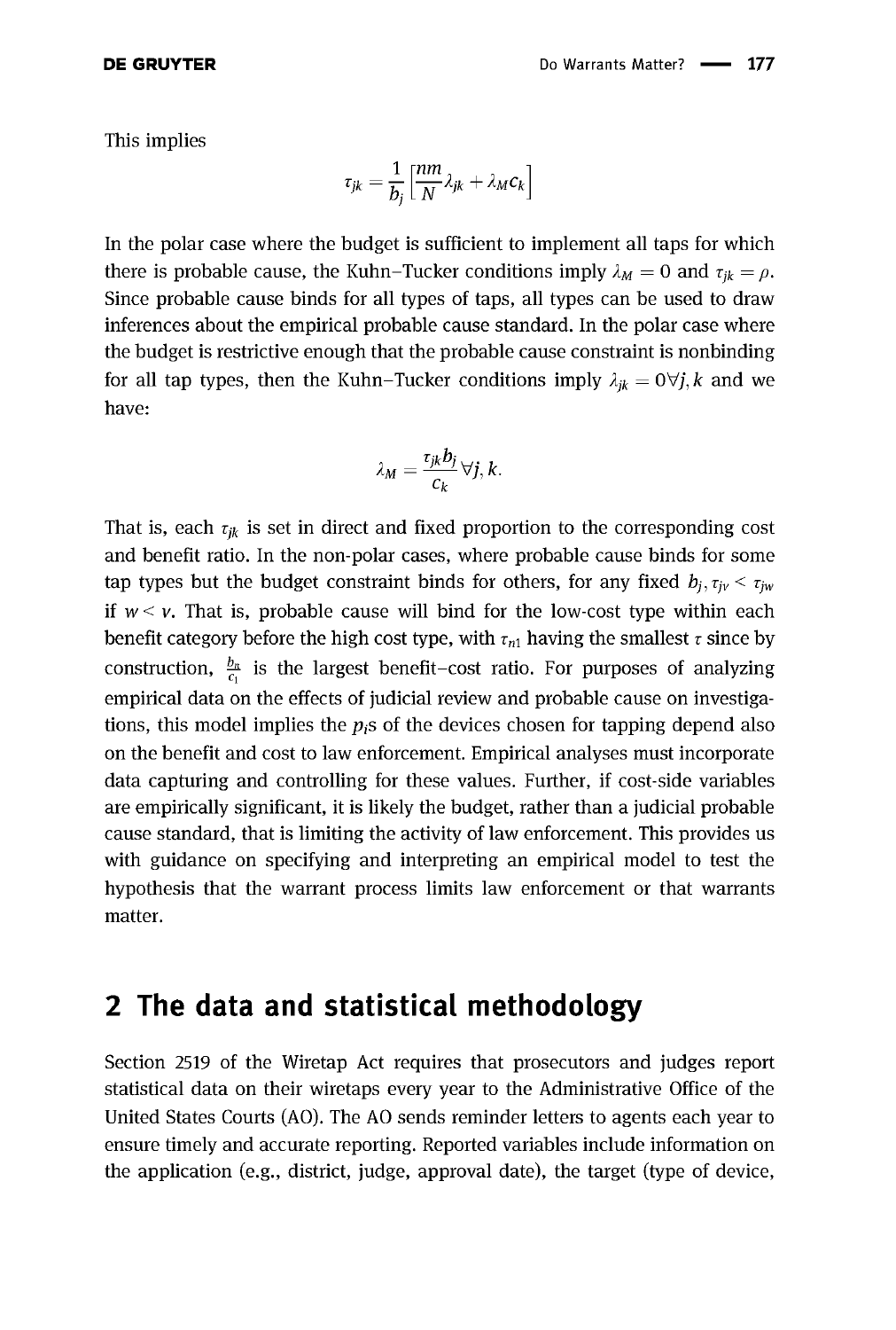crime), the tap implementation (place, nonmanpower costs, length of wiretap), and the tap outcome (number of intercepted calls and individuals, number of incriminating intercepts, number of arrests, trials and convictions as of the report date). We use data on the 4,578 taps from 1997 to 2004 for which data are available, updated to 2006 reporting to capture arrests and convictions that may occur long after tap evidence is collected.<sup>6</sup>

Before turning to a more sophisticated statistical analysis, a simple observation about the data suggests that law enforcement is self-imposing a standard higher than probable cause: virtually all wiretap warrant applications are approved. Between 1987 and 2007, federal and state law enforcement agencies applied for 26,041 wiretaps, 26,034 of which were approved, a 99,97% approval rate. Furthermore, if the binding constraint is the institutional OEO requirement rather than a budgetary constraint, state wiretaps should be rejected more frequently than federal wiretaps since state wiretaps do not require OEO approval. While AOC only reports the total number of wiretaps sought by law enforcement, without distinguishing between state and federal wiretaps, it does report that, in that time period, 10,025 federal taps were approved and 16,009 state taps were authorized. If we assume all the rejected wiretaps were state applications and all federal wiretaps were approved, state wiretaps still have a 99.96% approval rate.<sup>7</sup>

We seek to understand how wiretap success is influenced by factors that affect judges (who implement the probable cause standard), prosecutors, law enforcement officials, and the level of criminal activity. To do so, we use a binary logit model to relate these factors to two measures of success for taps in the federal wiretap database between 1997 and 2004. Here, we explain the dependent and independent variables in the model.

## **2.1 Dependent variables**

We choose two alternative dependent variables measuring whether a wiretap succeeded, though neither choice is perfect. The *Incriminating Intercept* 

**<sup>6</sup>** Data are available at http://www.uscourts.gov/library/wiretap.html.

<sup>7</sup> These figures may overstate the approval rate of the initial applications, as judges sometimes are initially unconvinced by an application, instruct law enforcement to make a stronger case, and then approve the wiretap. This phenomenon does not bias the data for our purposes, as eventual approval indicates there is probable cause to initiate the tap  $-$  despite some initial difficulty in documenting it  $-$  and it is the underlying probable cause that is relevant to our study.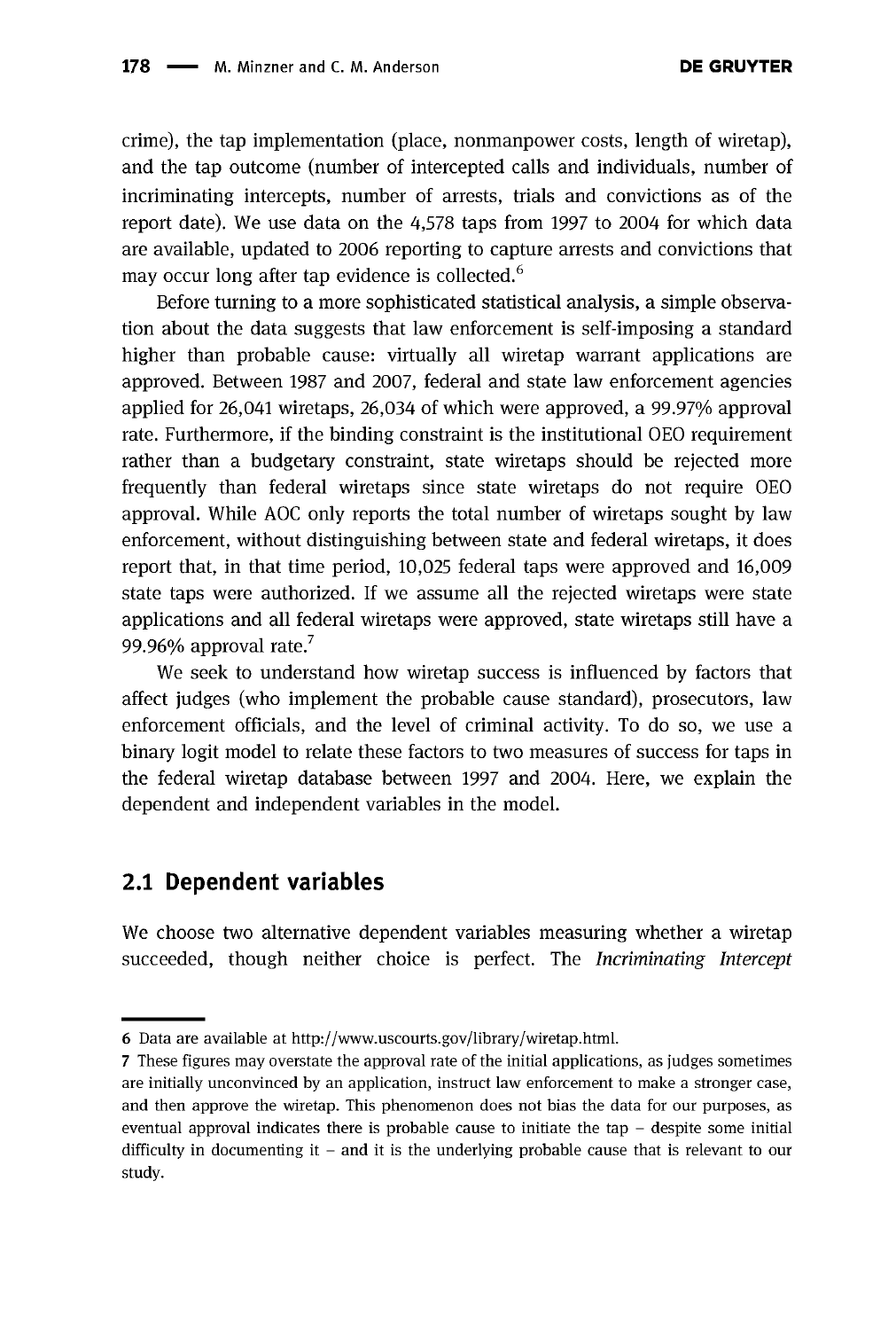dependent variable is coded as having a value of **1** if the wiretap is reported as having at least one "incriminating intercept," and zero otherwise. $8$  An incriminating intercept is a communication that the monitoring agent believes involves criminal activity. In many ways, this is the correct measure of success for purposes of understanding how the probable cause standard applied to wiretaps. A wiretap authorization is a statement by a judge that he believes that there is probable cause that the device will be used in furtherance of a particular illegal activity during the period of interception. Whether there is an incriminating intercept on the device during that period shows whether the ex ante evaluation was correct. Over 92% of the wiretaps in the data set have at least one incriminating intercept, a figure comparable to the reported success rates of general search warrants discussed earlier. However, this measure may overstate the number of successful wiretaps because it is subjective, and agents may have an incentive to overstate the incriminating nature of calls to gain continuing support of superiors, prosecutors, and judges.

Our second dependent variable is a more objective, but very conservative measure of success. *Arrests* takes on the value **1** if the tap (or a related tap) resulted in at least one arrest. 58.9% of taps are successful by this measure. However, wiretaps sometimes fail to result in arrests for reasons independent of the incriminating nature of the intercepted telephone calls. For instance, a wiretap might not lead to an arrest if law enforcement cannot identify the parties to a conversation. In addition, intercepts of low-level criminals may not lead to arrests, as law enforcement allows monitored activity to continue in hopes of identifying and arresting the leaders within a criminal organization.

## **2.2 Independent variables**

We analyze the probability of success of individual wiretaps as a function of measurable attributes of each wiretap. Table **1** provides the full list of

**<sup>8</sup>** Law enforcement reports some taps as "related" to another primary wiretap, about 30% of our data. For related wiretaps, separate arrest data are not included and for some related wiretaps, cost data are also not reported. To generate the data for related wiretaps, we average data for all related wiretaps. Specifically, arrests are averaged across all wiretaps related to the same primary tap. As a result, if any tap related to the same primary tap has an arrest, all of the taps in the group have at least a fractional arrest, meaning all taps will be coded as a success. For wiretaps where cost is not separately reported, the cost information is also averaged for all related taps on a per-day basis. In effect, this process means that all taps in a given "relatedness" group have the same average daily cost (although may differ in total cost since the length of each tap varies). Our results are robust to the exclusion of secondary taps.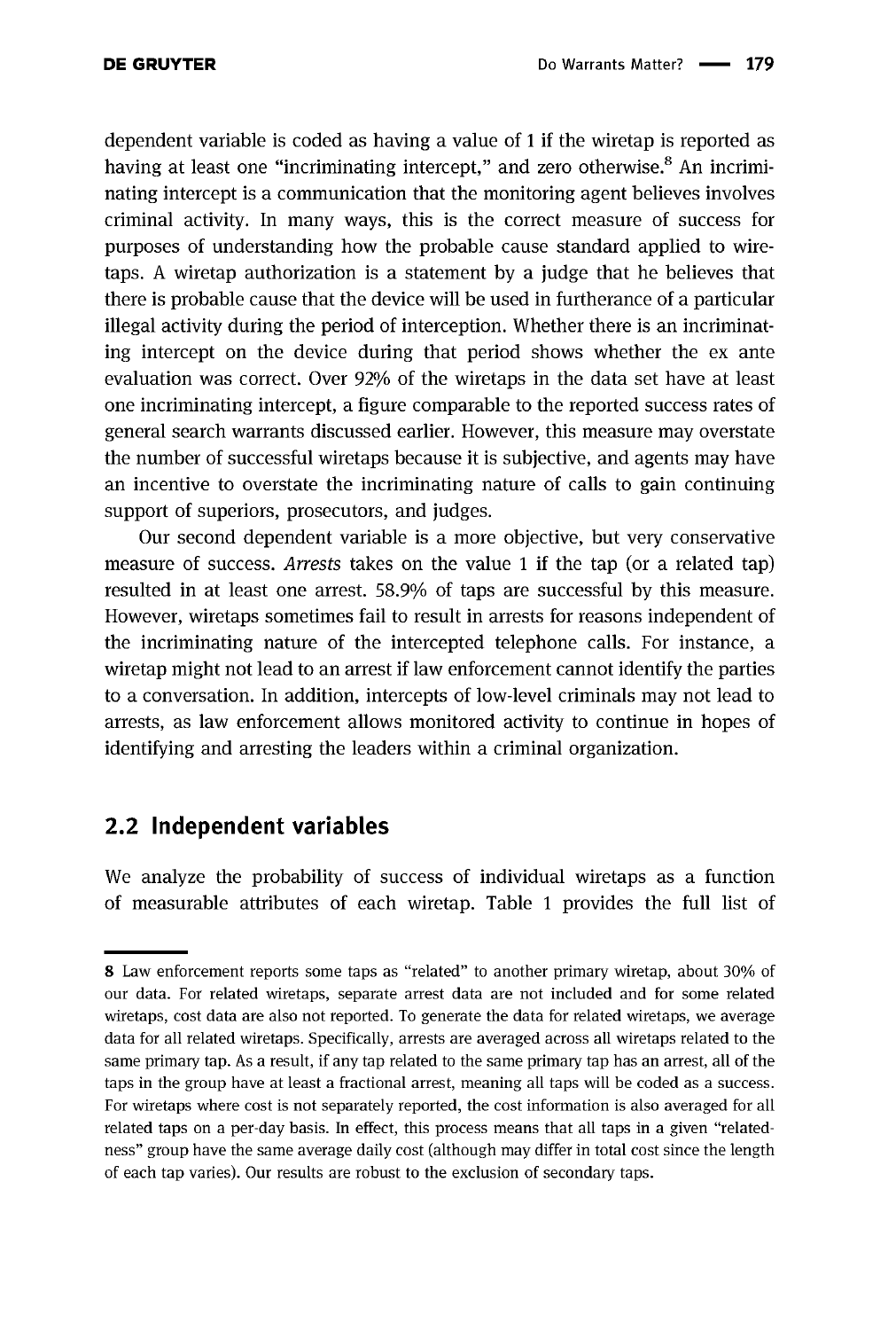independent variables included in the regression model, with summary statistics for the variables. The explanatory variables fall into three basic categories, corresponding to the three primary stories about what constraints law enforcement in the use of wiretaps: judicial variables, law-enforcement level variables, and wiretap-specific variables. Judges can influence tap success by requiring a high evidentiary standard, one that implies greater success rates than common notions of probable cause, before approving tap applications. We include demographic attributes of the judges as potential explanatory variables for wiretap success.<sup>9</sup>

The characteristics of the United States Attorney's office for federal district seeking the wiretap may affect tap costs and benefits, and we include law

| Judicial characteristics          | Wiretap-specific variables         |                    |
|-----------------------------------|------------------------------------|--------------------|
| Former Prosecutor (0.501)         | Log Average Daily Cost (7.06/1.08) | Wiretap year       |
| Elite Law School (0.286)          | Log Length < 30 days $(1.85/1.69)$ | 1998 (0.114)       |
| Male (0.768)                      | Log Length > 30 days $(1.97/2.17)$ | 1999 (0.117)       |
| Hispanic (0.072)                  |                                    | 2000 (0.115)       |
| African-American (0.073)          | Wiretap type/place                 | 2001 (0.115)       |
| Asian-American (0.013)            | Pager (0.027)                      | 2002 (0.120)       |
| Loa Length of Service (8.01/.929) | Email (0.009)                      | 2003 (0.130)       |
|                                   | Fax (0.006)                        | 2004 (0.175)       |
|                                   | Microphone (0.024)                 |                    |
| <b>Appointing President</b>       | Cell Phone (0559)                  | Targeted offense   |
| George W. Bush (0.041)            | Public Area (0.001)                | Bribe (0.004)      |
| Carter (0.127)                    | <b>Business (0.030)</b>            | Conspiracy (0.005) |
| Clinton (0.336)                   | Device (0.573)                     | Corrupt (0.002)    |
| Eisenhower (0.001)                | Not Specified (0.001)              | Extort (0.009)     |
| Ford (0.007)                      | Other (0.011)                      | Firearms (0.003)   |
| Johnson (0.011)                   | Roaming (0.003)                    | Fraud (0.012)      |

**Table 1:** Independent variables with summary statistics.

(continued)

<sup>9</sup> Demographic information for the judges signing the wiretap orders comes from the Federal Judges Biographical Database, available at http://www.fjc.gov, the website of the Federal Judicial Center. Recent surveys of the large literature suggest that the only characteristic of judges that has a frequent, but not universal, statistically significant impact on case outcomes is the party of the appointing president (Sisk, 1998; Pinello, 1999). However, the validity of the party measure has been challenged and alternative measures have been proposed (Epstein, 2002; Sisk and Heisse, 2005), but the Epstein alternative measure is highly correlated with the party of the appointing president.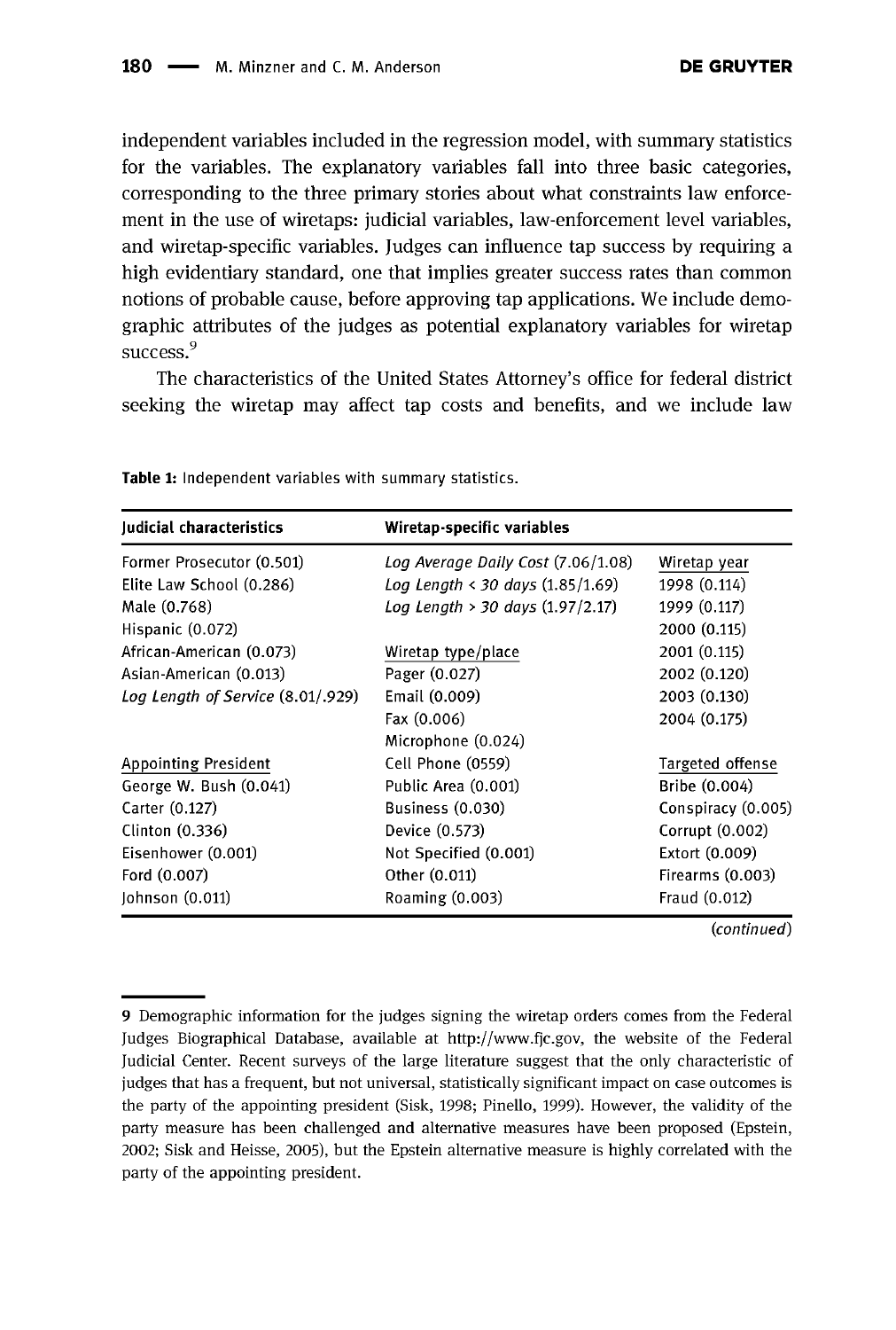#### **Table 1:** (Continued)

| Judicial characteristics     | Wiretap-specific variables |                   |
|------------------------------|----------------------------|-------------------|
| Kennedy (0.000)              | None (Pre-2000) (0.344)    | Gamble (0.008)    |
| Nixon (0.029)                |                            | Kidnap (0.002)    |
| Reagan (0.253)               | Wiretap initiation date    | Murder (0.006)    |
|                              | Late August (0.047)        | Narcotics (0.841) |
| Law enforcement variables    | Early September (0.033)    | Other (0.009)     |
| Murder Rate (0.000/0.000)    | Late September (0.037)     | Racket (0.061)    |
| Recent Suppression (0.209)   | Early October (0.037)      | Robbery (0.002)   |
| Log Total Taps $(4.54/1.00)$ | Late November (0.040)      | Smuggle (0.005)   |
|                              | Early December (0.028)     | Terror (0.002)    |
|                              | Late December (0.024)      | Theft (0.003)     |
|                              | Early January (0.027)      |                   |

Notes: Variable names in Roman type are binary variables; italicized variables are countable. The numbers following the variable names represent the variable mean for binary variables and the mean and standard deviation for countable variables. The mean and standard deviation are from the 4,577 observations in the arrest data set. The incriminating intercept data set includes slightly fewer (4,518) observations but the means and standard deviations for the smaller data set are not significantly different. For the binary variables that span the dataset, i.e. appointing president, year, wiretap type/place, and targeted offense, we have omitted, respectively, George H.W. Bush, 1997, and Launder to avoid collinearity.

Former Prosecutor: For articles suggesting that former prosecutors impose a reduced probable cause standard, see King (2005), Benner and Samarkos (2000), and Steinberg (1990).

Judicial race: Prior studies suggest that the race of judges generally does not affect case outcomes. See Sisk and Hessse (2005).

Elite Law School:  $1 =$  Chicago, Columbia, Harvard, New York University, Stanford, U.C. Berkeley, U. Michigan, U. Pennsylvania, and Yale;  $0 =$  otherwise. This list derives from a 1974 survey of law school deans asking them to list the top five law schools. These nine schools appeared on at least 10% of lists. Blau and Margulies (1974-75).

Recent Suppression:  $1 =$  wiretap suppressed in the district during past 3 years.

Murder Rate: annual murder rate per 100,000 residents in the year the tap is reported for the municipality housing the primary United States Attorney's Office for the district, as reported in the Uniform Crime Reports, Table 8, Offenses Known to Police in Cities over 10,000 in Population, Crime in the United States, Federal Bureau of Investigation, available at http:// www.fbi.gov/ucr/ucr.htm. The problems with the UCR have been discussed extensively, but it remains the only geographically disaggregated crime measure that is uniformly reported. For discussions of the choice of the murder rate as a proxy for the general crime rate, see Donohue (1998) and Cantor and Cohen (1980). For problems with the use of the UCR, see O'Brien (1985). The primary alternative to the use of the UCR is victimization surveys. See Stuntz (1998).

Greater/Less than 30 days: The standard authorized initial length for a wiretap is 30 days; law enforcement may apply for renewals for additional 30 day periods. Wiretaps lasting less than 30 days were shut down early due to an arrest or a lack of productivity while those lasting longer than 30 days were renewed.

Wiretap Type/Place: The coding for place and type changed in 2000 and is not comparable to the previous coding system.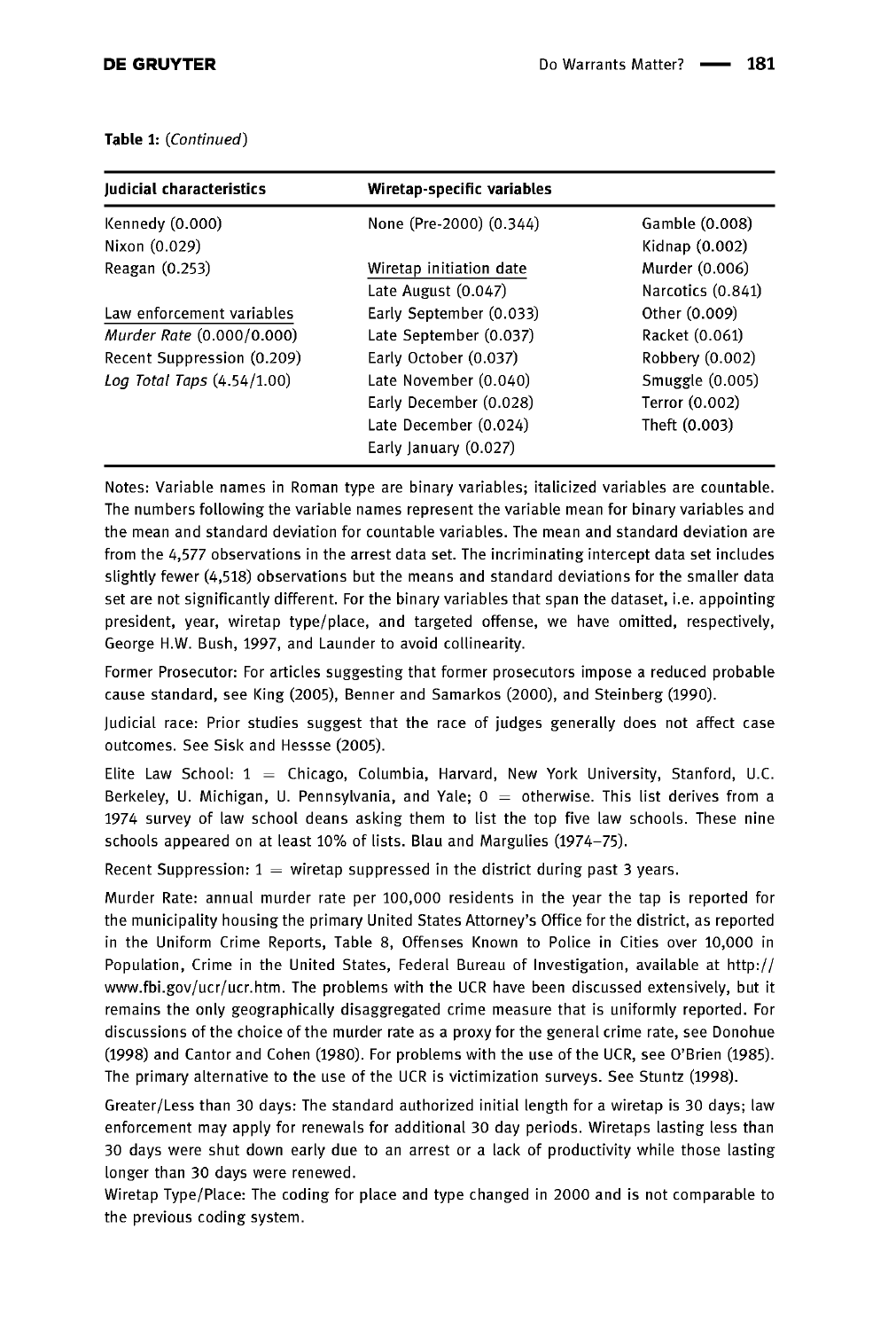enforcement-level variables to capture this effect. In particular, we note that federal wiretap usage varies considerably across the 94 Federal Districts, each served by its own United States Attorney. As a result of differences in policy priorities, as well as differences in population size, there is substantial variation in wiretap usage: five Districts install just under one third of all federal wiretaps in our data set  $(31.6\%)$  and 11 Districts install almost half  $(49.7\%)$ .

Finally, variations in tap success could also reflect particular characteristics of the wiretap in question and as a result, we include variables describing the wiretaps themselves. The total cost of the wiretap is reported, and we divide by the length of the tap and include the natural log of the average daily cost in the model. We use average daily cost because the wiretap authorization process requires law enforcement to consider tapping decisions in 30 day units: wiretaps are initially authorized for a period of 30 days, with the requirement of renewal for additional 30 day periods.<sup>10</sup> Since agents do not usually know at the time the tap is authorized the number of renewals that will be needed, the decision is made based on the cost of the average daily cost of necessary staffing for the marginal 30 days.

To capture the benefits to law enforcement from a tap, we include the crime under investigation. As many commentators have noted, the Fourth Amendment probable cause standard is legally required to be transsubstantive: judges must apply the same standard whether the crime at issue is serious or trivial (Lerner, 2003; Stuntz, 2001). However, our model implies a budget-constrained law enforcement imposes substantive criteria in their decision to seek a tap and police and prosecutors select which cases to investigate and prosecute, and the seriousness of the crime is one factor that law enforcement considers in its analysis. We note, though, that the crimes under investigation are expressed at a high level of generality and cases often involve overlapping criminal activities, e.g., narcotics investigations often involve allegations of murder and other violent acts.

## **3 Regression results**

To test the hypothesis that warrants limit law enforcement activities, we model wiretap success as a function of the independent variables using a district-level

**<sup>10</sup>** Taps are required to be monitored if there is an outstanding warrant, and while they can be shut down early to save monitoring costs, the data suggest this rarely happens. 54.8% of taps are for exactly 30 days, while an additional 28.0% are renewed once, to exactly 60 days. Only 0.05% of taps are not a multiple of 30 days in length.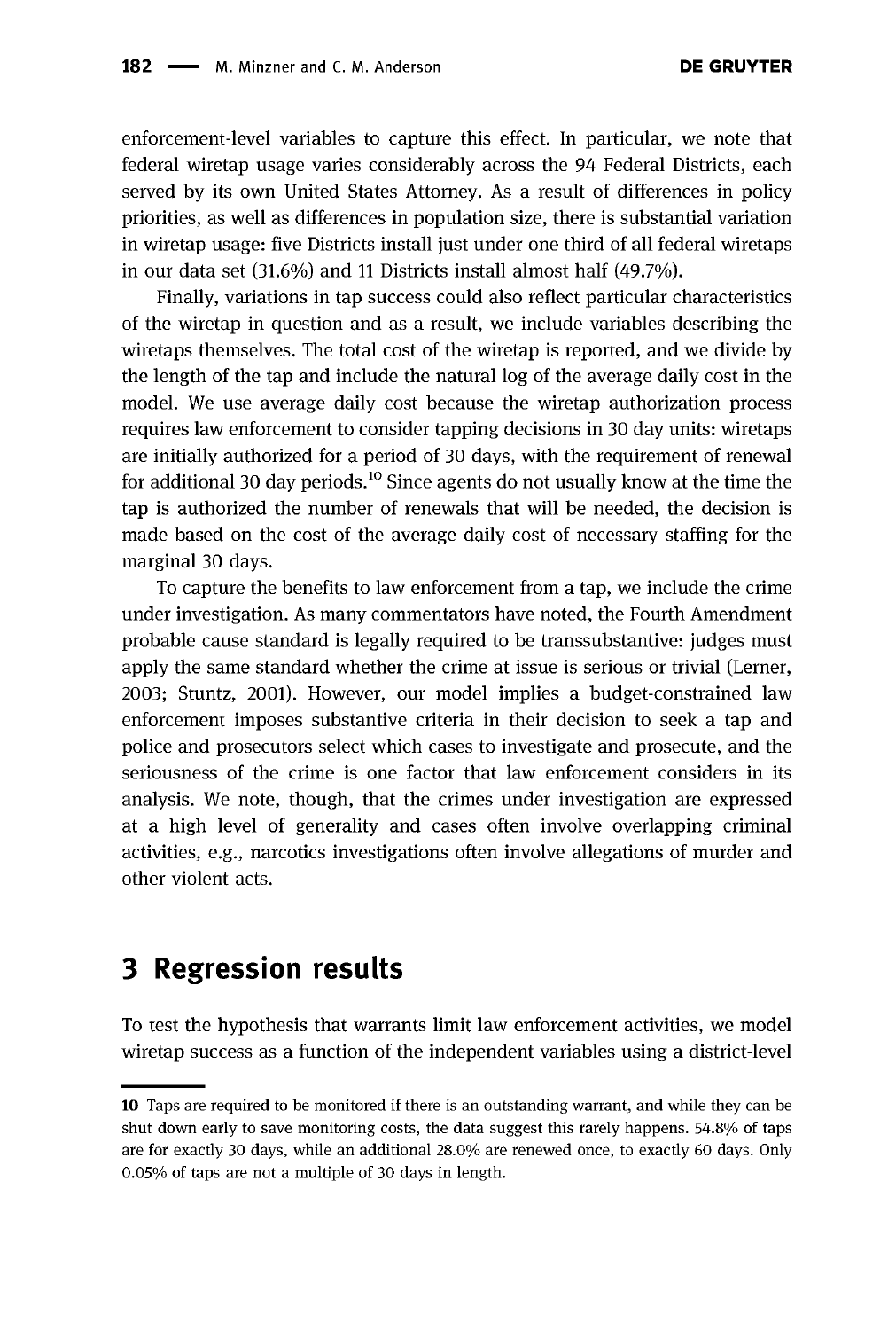random effects logit model. Table 2 reports the estimated coefficients and standard errors for both regression models. The models fit well (hit rates of 64.7% for arrests and 95.8% for intercepts) and are highly significant (Wald statistics of 338 (65 dot) and 656 (59 dot) for intercepts).

| <b>Variable</b>             | Arrest Coeff. | Std. Err. Sig. |       | Incrim.<br>Int. Coeff. | Std. Err. Sig |       |
|-----------------------------|---------------|----------------|-------|------------------------|---------------|-------|
| Law Enf. Var.               |               |                |       |                        |               |       |
| Murder Rate                 | 239.275       | 622.985        |       | 748.228                | 983.881       |       |
| <b>Recent Suppression</b>   | 0.172         | 0.098          |       | $-0.307$               | 0.221         |       |
| <b>Total Taps</b>           | $-0.213$      | 0.053          | ***   | $-0.305$               | 0.134         | $**$  |
| Average Daily Cost          | 0.266         | 0.033          | ***   | 0.610                  | 0.068         | ***   |
| Greater than 30 days        | 0.132         | 0.179          |       | 0.211                  | 0.435         | $**$  |
| Less than 30 days           | 0.230         | 0.141          |       | 0.728                  | 0.346         |       |
| <b>Offense Type</b>         |               |                |       |                        |               |       |
| <b>Bribe</b>                | 0.780         | 0.596          |       | $-1.183$               | 1.352         |       |
| Conspiracy                  | 1.056         | 0.582          |       | $-1.154$               | 1.435         |       |
| Corrupt                     | $-0.186$      | 0.735          |       | 18.065                 | 55,182.990    |       |
| Extort                      | $-0.300$      | 0.390          |       | $-0.677$               | 1.335         |       |
| <b>Firearms</b>             | $-1.445$      | 0.654          | $***$ | 20.013                 | 40,572.190    |       |
| Fraud                       | 0.132         | 0.373          |       | $-0.513$               | 1.172         |       |
| Gamble                      | $-0.366$      | 0.419          |       | 20.540                 | 38,445.210    |       |
| Kidnap                      | 0.122         | 0.836          |       | $-2.680$               | 1.246         | $***$ |
| Murder                      | $-0.153$      | 0.465          |       | $-2.891$               | 1.072         | $***$ |
| Narcotics                   | 0.105         | 0.209          |       | $-1.086$               | 0.834         |       |
| Other                       | 0.260         | 0.406          |       | 22.615                 | 71,848.470    |       |
| Racket                      | $-0.636$      | 0.243          | ***   | $-1.412$               | 0.889         |       |
| Robbery                     | 0.695         | 0.748          |       | $-2.091$               | 1.391         |       |
| Smuggle                     | 0.109         | 0.523          |       | 20.347                 | 57,759.700    |       |
| Terror                      | $-0.061$      | 0.841          |       | $-3.707$               | 1.180         | $***$ |
| <b>Theft</b>                | 0.259         | 0.666          |       | 21.273                 | 58,442.350    |       |
| Judge Type                  |               |                |       |                        |               |       |
| <b>Former Prosecutor</b>    | 0.043         | 0.077          |       | $-0.129$               | 0.180         |       |
| Elite Law School            | $-0.043$      | 0.085          |       | $-0.151$               | 0.194         |       |
| Male                        | 0.063         | 0.088          |       | $-0.086$               | 0.209         |       |
| Hispanic                    | $-0.116$      | 0.143          |       | $-0.324$               | 0.303         |       |
| African-American            | 0.109         | 0.134          |       | 0.032                  | 0.321         |       |
| Asian-American              | 0.229         | 0.297          |       | 21.911                 | 36,459.450    |       |
| Length of Service           | 0.174         | 0.085          | $***$ | 0.155                  | 0.166         |       |
| <b>Appointing President</b> |               |                |       |                        |               |       |
| George W. Bush              | 0.163         | 0.302          |       | 0.200                  | 0.617         |       |
| Carter                      | $-0.293$      | 0.160          |       | $-0.263$               | 0.362         |       |

**Table 2:** Random effects logit regression results grouped by district.

(continued)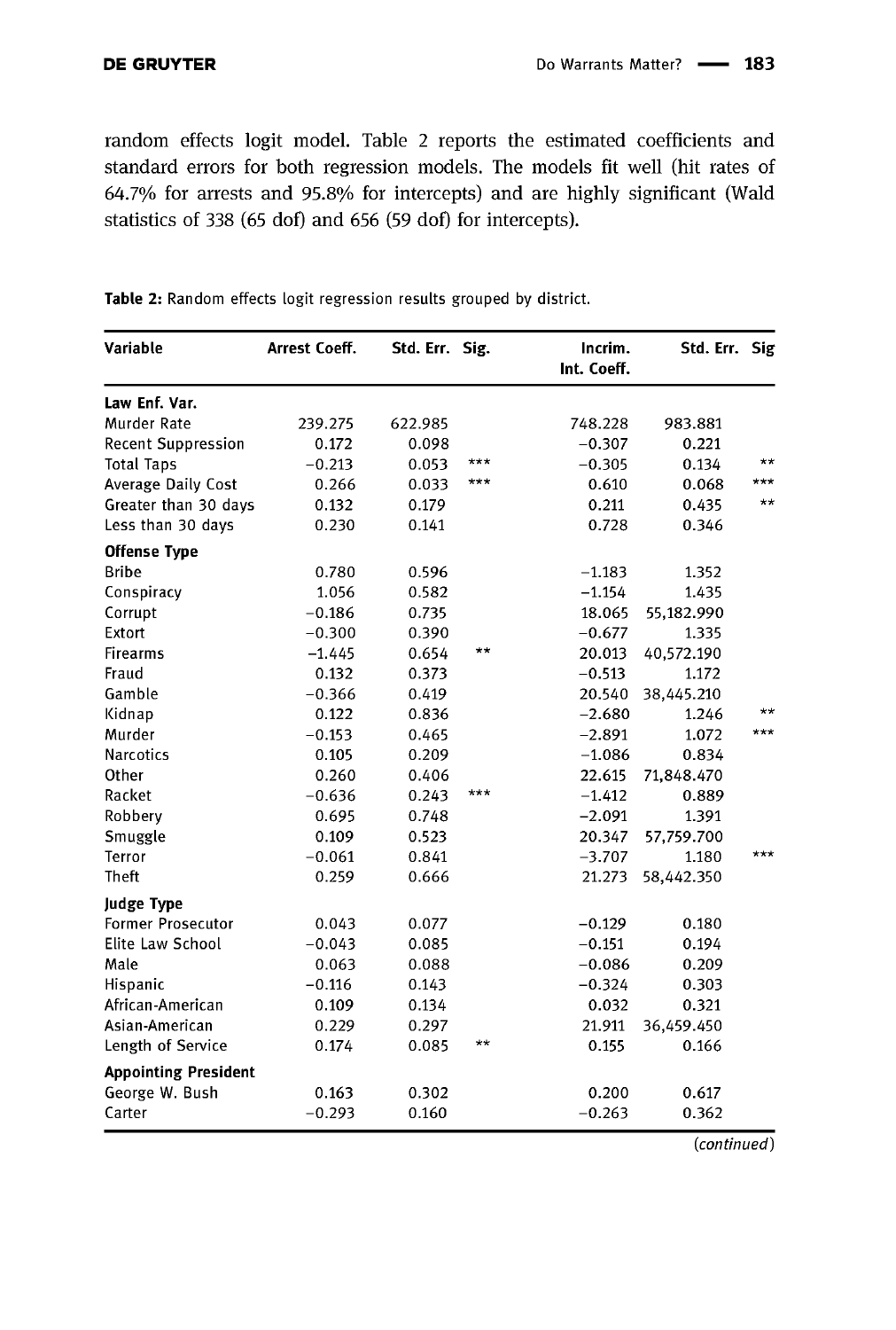| <b>Variable</b>           | Arrest Coeff. | Std. Err. Sig. |       | Incrim.<br>Int. Coeff. | Std. Err. Sig |       |
|---------------------------|---------------|----------------|-------|------------------------|---------------|-------|
| Clinton                   | 0.054         | 0.130          |       | 0.202                  | 0.292         |       |
| Eisenhower                | 0.828         | 1.176          |       | 21.735                 | 86,148.830    |       |
| Ford                      | 0.031         | 0.456          |       | $-0.622$               | 0.877         |       |
| Johnson                   | $-0.200$      | 0.334          |       | $-1.074$               | 0.582         |       |
| Kennedy                   | $-23.847$     | 48,553.060     |       | 18.860                 | 74,757.610    |       |
| Nixon                     | $-0.548$      | 0.239          | $***$ | 0.228                  | 0.581         |       |
| Reagan                    | $-0.167$      | 0.117          |       | $-0.014$               | 0.277         |       |
| <b>Wiretap Type/Place</b> |               |                |       |                        |               |       |
| None (Pre-2000)           | $-2.350$      | 1.009          | $***$ | $-1.011$               | 0.499         | $***$ |
| <b>Business</b>           | $-0.187$      | 0.245          |       | 0.170                  | 0.755         |       |
| Public Area               | 0.897         | 0.969          |       | 21.483                 | 71,167.550    |       |
| Device                    | $-0.321$      | 0.407          |       | $-0.915$               | 1.027         |       |
| Other                     | $-0.769$      | 0.422          |       | $-0.022$               | 0.847         |       |
| Roving                    | $-0.222$      | 0.615          |       | 21.010                 | 65,667.210    |       |
| Not Specified             | $-0.730$      | 1.217          |       | 21.232                 | 79,749.630    |       |
| Cell Phone                | 0.661         | 0.381          |       | 0.113                  | 0.916         |       |
| Microphone                | $-0.367$      | 0.315          |       | $-1.998$               | 0.757         | $***$ |
| Pager                     | 0.468         | 0.313          |       | 0.132                  | 0.745         |       |
| Email                     | <b>OE14</b>   | <b>0.400</b>   |       | רכה ה                  | n nen         |       |

#### **Table 2:** (Continued)

| Mean square dev.            | 1,999.295            |                |       | Mean square dev. | 331.149                  |              |
|-----------------------------|----------------------|----------------|-------|------------------|--------------------------|--------------|
| Hit rate                    | 0.647                |                |       | Hit rate         | 0.958                    |              |
| Log likelihood              | $-2,826.013$         |                |       | Log likelihood   | $-636.477$               |              |
| N                           | 4,577                |                |       | 4,518            |                          |              |
| 2004                        | $-3.309$             | 1.051          | ***   |                  |                          |              |
| 2003                        | $-3.137$             | 1.045          | ***   |                  |                          |              |
| 2002                        | $-2.959$             | 1.033          | ***   |                  |                          |              |
| 2001                        | $-2.514$             | 1.030          | $***$ |                  |                          |              |
| 2000                        | $-2.520$             | 1.020          | $***$ |                  |                          |              |
| 1999                        | $-0.015$             | 0.143          |       |                  |                          |              |
| 1998                        | $-0.026$             | 0.141          |       | $-0.019$         | 0.209                    |              |
| Year reported               |                      |                |       | Secondary        |                          |              |
| Early January               | 0.532                | 0.216          | $***$ | $-0.459$         | 0.440                    |              |
| Late December               | 0.135                | 0.212          |       | $-0.897$         | $0.404**$                |              |
| Early December              | 0.370                | 0.206          | $***$ | 0.111            | 0.498                    |              |
| Late November               | $-0.184$             | 0.165          |       | $-0.194$         | 0.373                    |              |
| Early October               | $-0.091$             | 0.174          |       | 0.024            | 0.413                    |              |
| Late September              | $-0.246$             | 0.170          |       | 0.371            | 0.460                    |              |
| Early September             | $-0.154$             | 0.182          |       | 1.083            | 0.730                    |              |
| Late August                 | $-0.197$             | 0.153          |       | 0.167            | 0.393                    |              |
| <b>Initiation date</b>      |                      |                |       |                  |                          |              |
| Fax                         | 0.275                | 0.447          |       | $-0.605$         | 1.394                    |              |
| Email                       | 0.514                | 0.420          |       | $-0.937$         | 0.950                    |              |
| Pager                       | 0.468                | 0.313          |       | 0.132            | 0.745                    |              |
| Microphone                  | $-0.367$             | 0.315          |       | $-1.998$         | 0.757                    | ***          |
| Not Specified<br>Cell Phone | 0.661                | 0.381          |       | 0.113            | 0.916                    |              |
| Roving                      | $-0.222$<br>$-0.730$ | 0.615<br>1.217 |       | 21.010<br>21.232 | 65,667.210<br>79,749.630 |              |
| Other                       | $-0.769$             | 0.422          |       | $-0.022$         | 0.847                    |              |
| Device                      | $-0.321$             | 0.407          |       | $-0.915$         | 1.027                    |              |
| Public Area                 | 0.897                | 0.969          |       | 21.483           | 71,167.550               |              |
| <b>Business</b>             | $-0.187$             | 0.245          |       | 0.170            | 0.755                    |              |
| None (Pre-2000)             | $-2.350$             | 1.009          | $***$ | $-1.011$         | 0.499                    | $\star\star$ |
| <b>THERE IS DESTING</b>     |                      |                |       |                  |                          |              |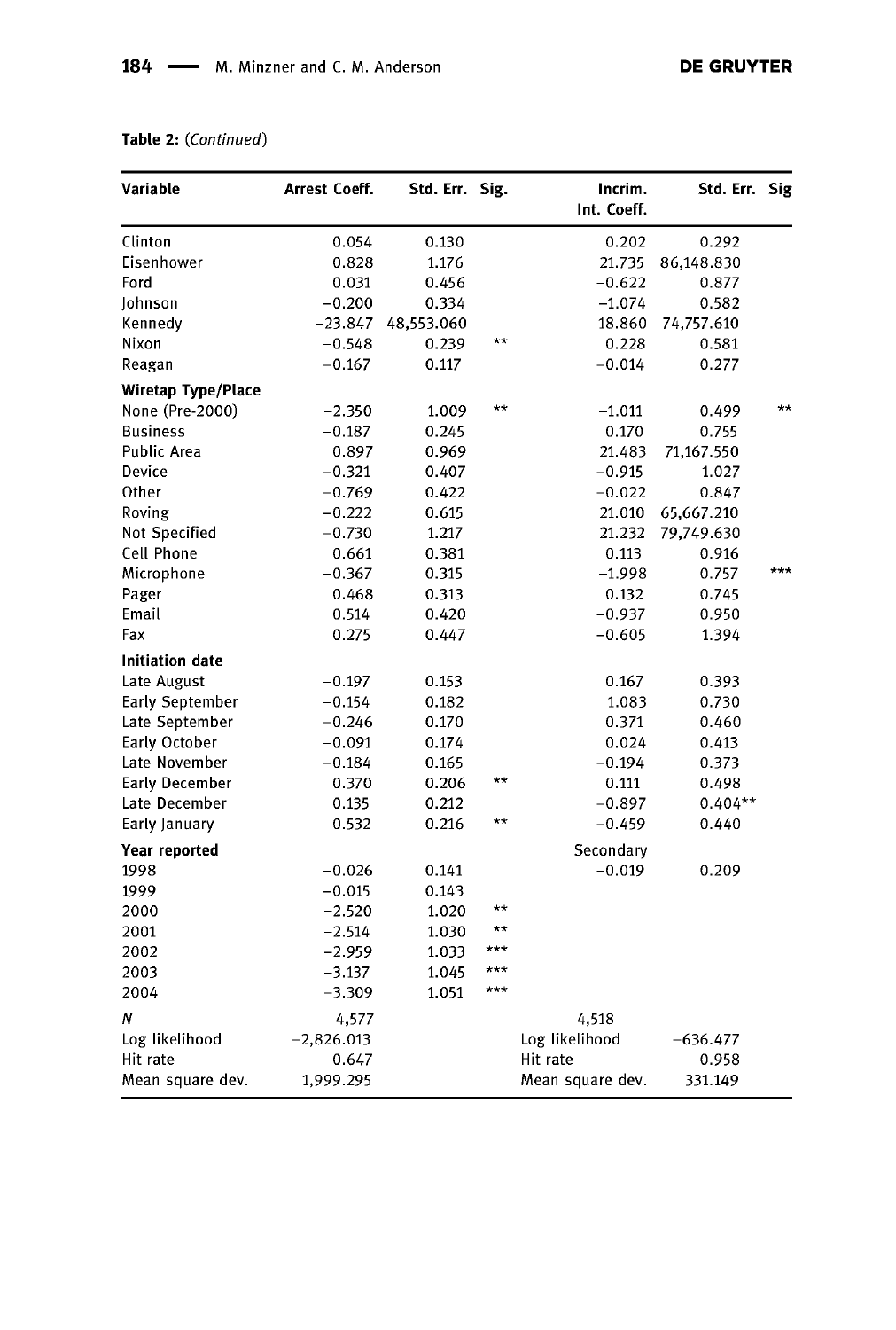Only Log Average Daily Cost and Log Total Taps in the district are significant in both models, meaning higher cost taps and taps in districts that do fewer taps are more likely to succeed. Crime rates, suppression activity, the offense sought, and judge characteristics are not systematically significant contributors to tap success. This result strongly suggests that budget constraints lead law enforcement to pursue only wiretaps that satisfy the probable cause standard.

The results are presented in three steps. Section 3.1 compares the empirical probability of success of the marginal tap to accepted statistical notions of probable cause. Section 3.2 argues the cost and benefit variables affect tap success in the way the model in Section **1** predicts if the budget constraint is binding. Section 3.3 presents ancillary support for the primary result, arising from two policy changes.

## **3.1 Success of the marginal wiretap**

Before interpreting the effects, or lack thereof, of specific variables, we turn back to the question of whether the warrant process limits law enforcement. As the theoretical model of Section **1** suggests, the first step is to identify the marginal wiretaps. The empirical model of Section 2 relates the costs and benefits (independent variables) to the probability of success (the dependent variable). Since the theoretical model shows that for each costbenefit ratio, there is a minimum acceptable success probability that will justify pursuing a tap, we can look at the taps with the lowest probability of success in the empirical model-overall and in each district-and interpret these as marginal, conditioned on observed costs and benefits, from the perspective of their appeal to law enforcement. If a large number of these taps have predicted success probabilities comparable to common probabilistic notions of judicially imposed probable cause standards, we infer that our sample is censored in that there are extramarginal taps that offered sufficient expected benefit to law enforcement but were not pursued due to judicial restraint; if the marginal taps have consistently higher probabilities of success than probable cause, we infer something internal to law enforcement constrained pursuit of extramarginal taps that would have met the judicial standard.

Figure **1** presents cumulative distributions of the success probabilities predicted by our models. The thick solid lines indicate the distribution of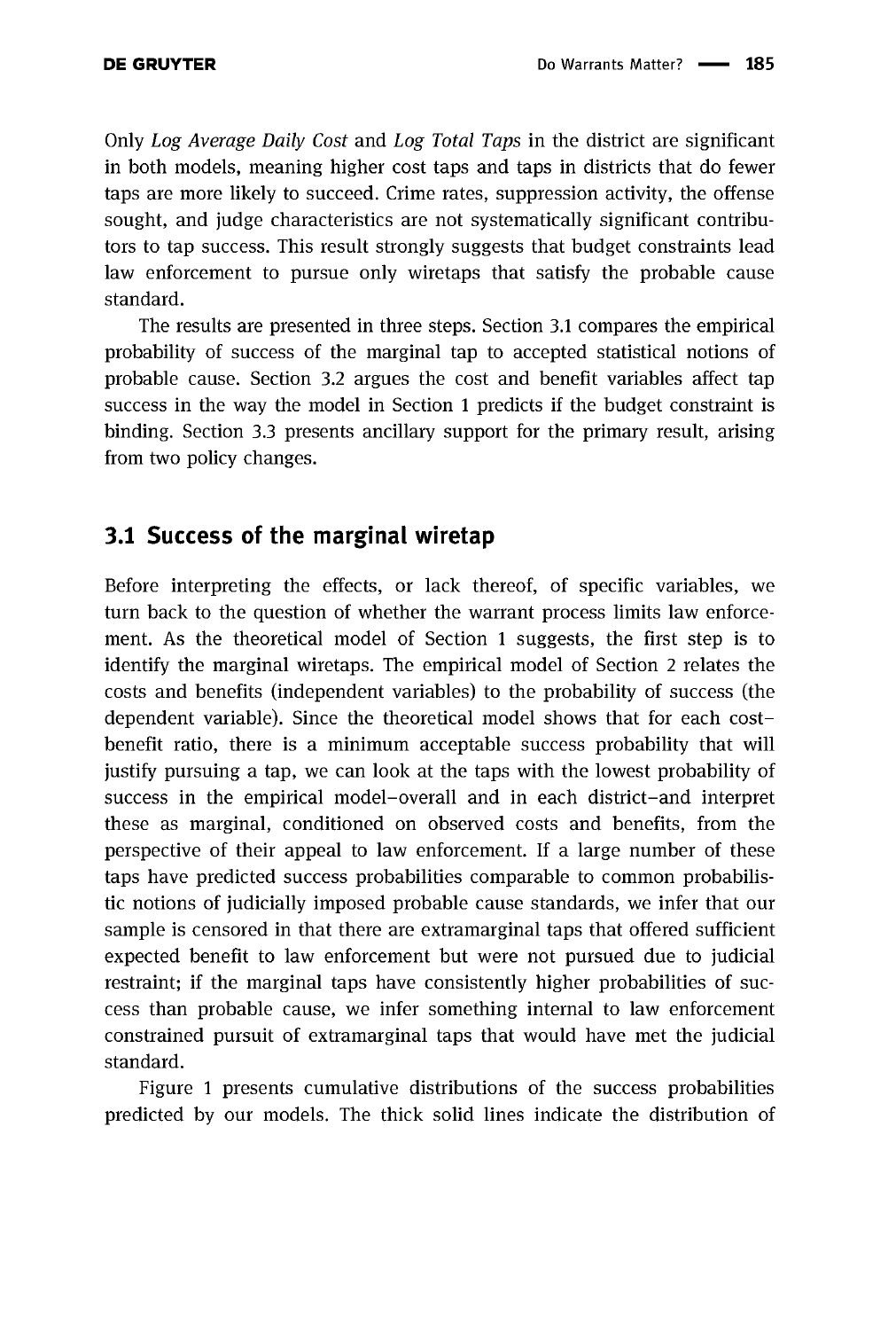individual taps. These distributions strongly suggest that the probable cause standard is not a binding constraint. Virtually all wiretaps have a greater than 50% chance of recovering a dirty communication. Only ten of the 4,578 wiretaps have predicted probabilities less than our conservative 50% probable cause benchmark; 99% of taps have probabilities above  $65\%$ ; and nearly 9 in 10 have predicted probabilities above 90%. Even on the overly restrictive arrest measure, over 80% of wiretaps have a better than probable cause chance of ending in an arrest. Thus, if probable cause binds, it does so in very few cases.



**Figure 1:** Distribution of predicted success probabilities.

The thin dotted lines in Figure 1 indicate the distribution across districts of the predicted probability the least likely to succeed tap in the district; the dashed line is the distribution of the second least probable tap in the district. Since federal districts are semi-autonomous and vary substantially in their prosecutorial priorities and wiretap usage, it is possible the probable cause standard binds in some districts but not others. Approximately 90% of federal districts did not install a single wiretap with a less than 50% chance of recovering an incriminating communication during the time period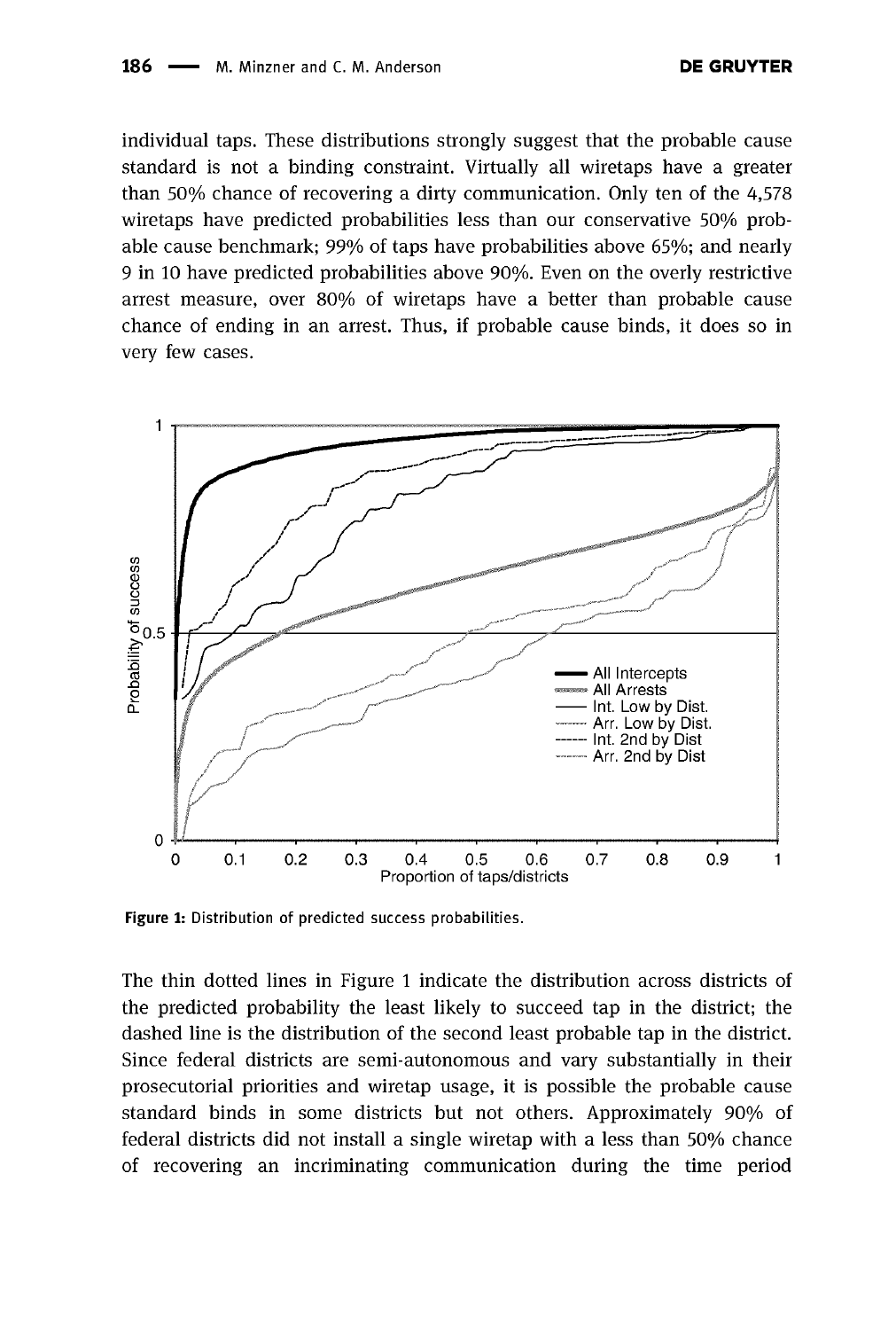captured in our data set, and only one (the Central District of California) installed two such taps. By the conservative arrest measure, slightly more than 60% of districts installed at least one tap with a less than 50% chance of success, and nearly half installed two such taps. However, many of these low probability arrest taps are for crimes, such as racketeering, where arrests were quite difficult. In the vast majority of districts, it appears even the most marginal wiretaps installed are not constrained by the probable cause standard.

That the probable cause standard is not binding suggests that the judicial factors that could cause variation in the standard applied will not affect case outcomes, and in fact none of the judge demographics is significant in both models. That the overwhleming success of taps across districts does not vary with crime rates suggests the prevalence of crime is not the reason for taps' success. The coefficient on district *Murder Rate* is insignificant in both models ( $p = 0.701$  in *Arrests* and  $p = 0.447$  in *Intercepts*), contrary to Duke's (1986) argument that high crime rates are the source of high search warrant recovery rates.<sup>11</sup> This is not surprising, since for wiretaps to succeed over 90% of the time, criminal activity would have to be rampant for indiscriminately pursued wiretaps to succeed. However, surveys suggest that even personal use of narcotics, a crime far more common than those targeted by federal wiretaps, is relatively infrequent, with less than 10% of Americans report drug use in the last 30 days.<sup>12</sup> Random roadblocks yield evidence of drug crimes  $4.74\%$  of the time [Indianapolis v. Edmonds, 531 U.S. 32, 34-35] (2000)].

## **3.2 Costs and benefits**

If neither probable cause nor high levels of criminal activity explain the high success rates of even marginal wiretaps, some other constraint must limit law enforcement's activity. Our formal model suggests that the costs and benefits to law enforcement may be the determining factor and in this section, we turn to variables that capture those costs and benefits.

**<sup>11</sup>** If other measures of the crime rate, such as the uniform crime rate index, or the violent crime rate index, are used instead of the murder rate, the coefficient remains insignificant in both models. We chose the murder rate because murders are among the least underreported crime. **12** See http://www.albany.edu/sourcebook/pdf/t388.pdf for figures relating to survey evidence.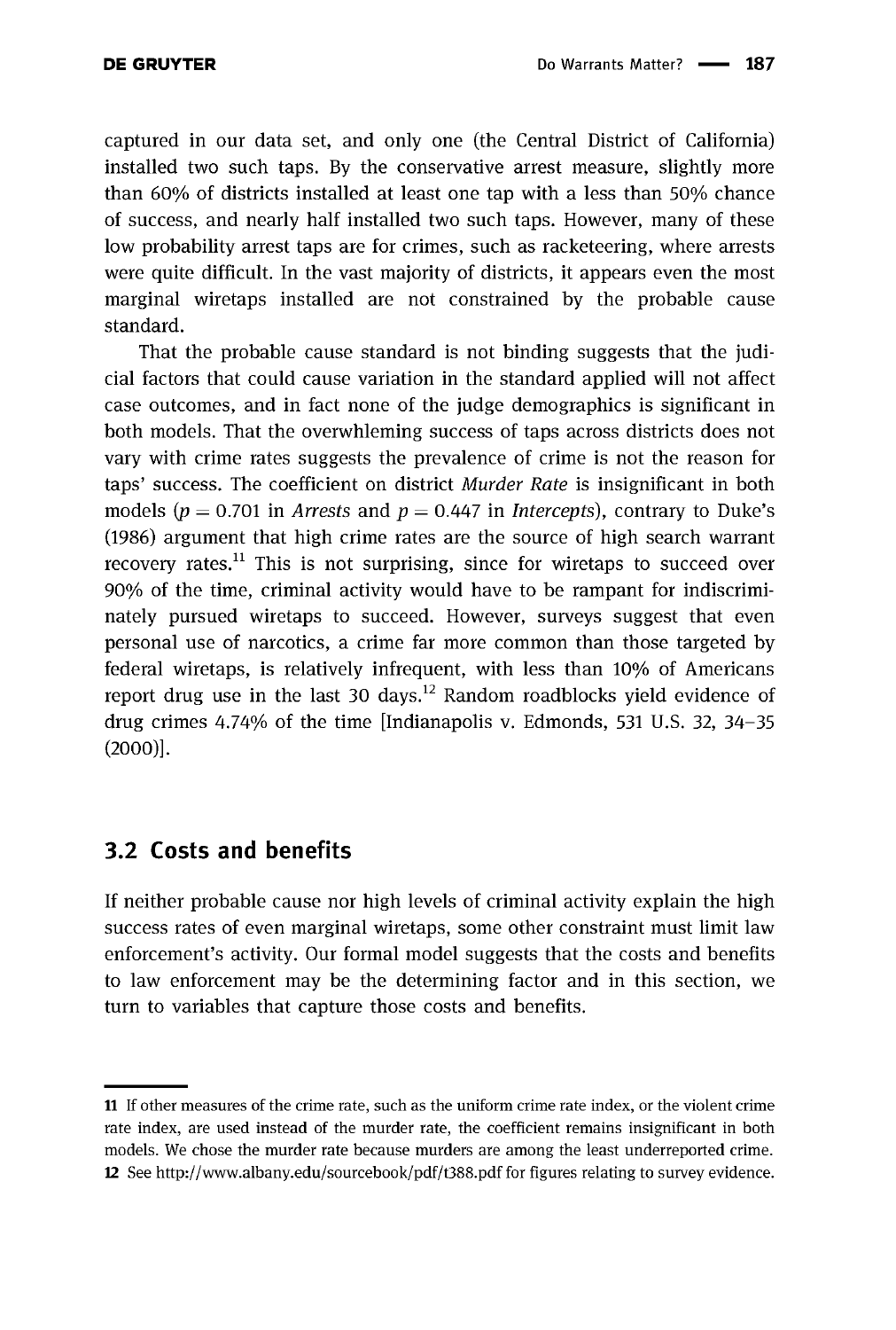#### **3.2.1 Wiretap costs and benefits**

The Average Daily Cost<sup>13</sup> is the only independent variable is statistically significant at the 99% level for both measures of success.<sup>14</sup> More expensive taps are more likely to succeed ( $p < 10^{-15}$  in both models). Cost is not only statistically significant, but actually results in legally important changes in the probability of success. The predicted probability of success for an average tap (at the sample mean of all variables) is 63.2% for the arrest measure and 99.4% for the intercept measure. Increasing the average daily cost by \$1,000, from the mean value of \$1,159, increases the arrest success rate to 67.0% and the intercept success rate to 99.6%.

This statistical result can be interpreted in two ways, with different implications for wiretap policy. First, if tap costs are exogenous, this means a tap that is \$1,000 per day more expensive must be almost 4 percentage points more likely to yield an arrest to be pursued by law enforcement. Alternatively, costs may be endogenous, and thus law enforcement can choose to "try harder" by spending \$1,000 more per day on a given tap, and this additional effort yields a 4 percentage point increase the probability of arrest. In addition to our  $a$  priori argument that it is difficult to try harder on a given tap presented in Section 1.1, the data support our assumption that costs are exogenous, and thus that our formal model correctly characterizes law enforcement behavior in the presence of a binding budget constraint.

First, if law enforcement could increase success rates by spending more, we would expect to see higher expenditures on more serious crimes, those that provide more benefit to law enforcement. However, a median test comparing expenditures by targeted offense indicates that costs are not higher for more serious crimes, as only smuggling ( $p < 10^{-3}$ ) and kidnapping ( $p = 0.026$ ) have significantly higher median expenditures, and racketeering lower ( $p = 0.008$ ), than the sample overall. Instead, Table 2 indicates that law enforcement is willing to accept lower probabilities of success on crimes that offer greater benefit: wiretaps aimed at the serious or imminent crimes of Terrorism  $(p = 0.002)$ , Kidnapping  $(p = 0.031)$ , and Murder  $(p = 0.007)$  are strongly

**<sup>13</sup>** The explanatory variable used in the regression is the natural log of the average daily cost. The results are robust to using average daily cost itself.

**<sup>14</sup>** There are several cases where an independent variable is perfectly predictive, resulting a coefficient with a high absolute value and a very large standard error. All taps for Corruption, Firearms, Gambling, Other, Smuggling and Theft resulted in incriminating intercepts, as did all Public Area, Roving and Unspecified place taps. All taps approved by Asian-American judges or judges appointed by Eisenhower or Kennedy revealed incriminating information, but none of the taps approved by the Kennedy judges resulted in arrests (hence the large negative coefficient).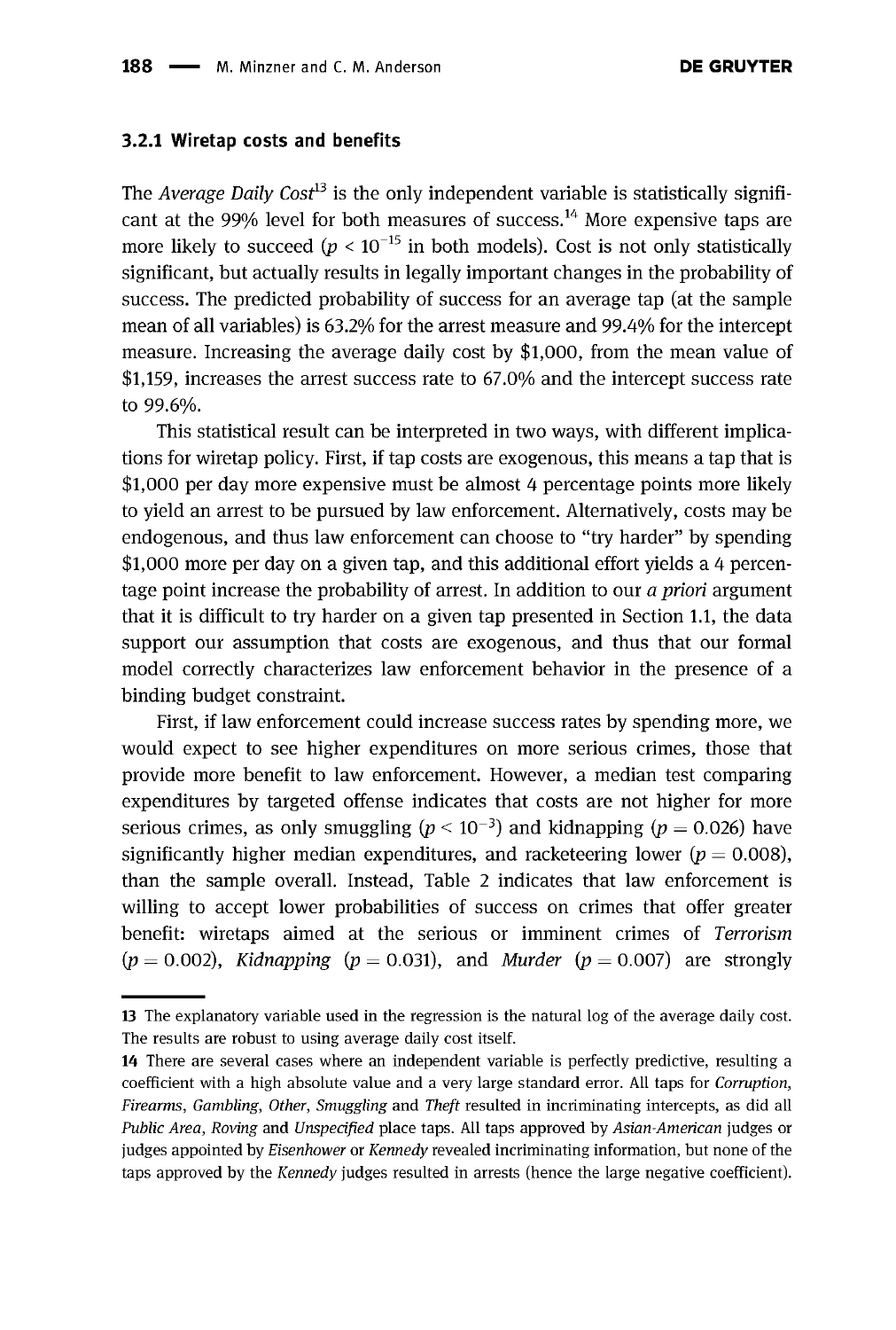significant and negative on the incriminating intercepts measure  $-$  which may help prevent crimes - but are no different on the arrest measure  $(p = 0.942, 0.884, 0.742,$  respectively).<sup>15</sup> Variables for *Organized Crime*, *Racketeer* and *Firearms* are negatively significant in the *Arrests* model (p = 0.009 and 0.027, respectively), but *Racketeer* is insignificant in *Intercepts*   $(p = 0.112)$  and *Firearms* is positive and perfectly predictive, indicating wiretaps aimed at racketeering and firearms are at least as likely as other taps to intercept incriminating communications, but substantially less likely to lead to arrests. This may reflect the difficulty of proving violations of the Racketeer Influenced and Corrupt Organizations Act (RICO), which requires evidence on a wide range of elements.

Second, budget constraints are apparent in the effect of the number of taps each district installs. Wiretap use varies widely across the 94 federal districts. The coefficient of *Log Total Taps* is significantly negative in both models  $(p < 10^{-4}$  in *Arrests* and  $p = 0.023$  in *Intercepts*), indicating that districts that do more taps are less successful on average. If costs were endogenous, this result might arise because districts with more taps spread their budget and spend less on each tap, making them less successful. However, a quantile regression<sup>16</sup> of each district's average tap cost against the number of taps in the data set finds the effect of total taps is economically negligible (\$1.50 less *Average Daily Cost* per unit increase in *District Total Taps)* and statistically insignificant ( $p = 0.184$ ); districts that do more taps spend the same on each tap as those that do fewer. Thus, districts are taking tap costs as given, and those that conduct only a few taps select those likely to yield incriminating evidence and lead to arrest; those that do more taps add cases where gathering evidence is less certain. The most active districts in the data set have approximately 400 wiretaps, reducing the predicted success rates of their average tap to 55.8% and 99.1%, compared to average rates of  $63.2%$  for the arrest measure and 99.3% for the intercept measure.

Taken together, these results indicate that law enforcement is considers the exogenous costs and benefits from each tap and chooses to pursue those taps that maximize the benefits it receives within its budget, consistent with our formal model.

**<sup>15</sup>** These data provide relatively little direct insight into international terrorism policy, most of which is investigated through classified programs rather than traditional criminal investigation. The data set included only 4 terrorism wiretaps from before 9/11 and 8 after.

**<sup>16</sup>** Quantile regression is preferable because the data are highly heteroskedastic and means are heavily influenced by a small number of outliers.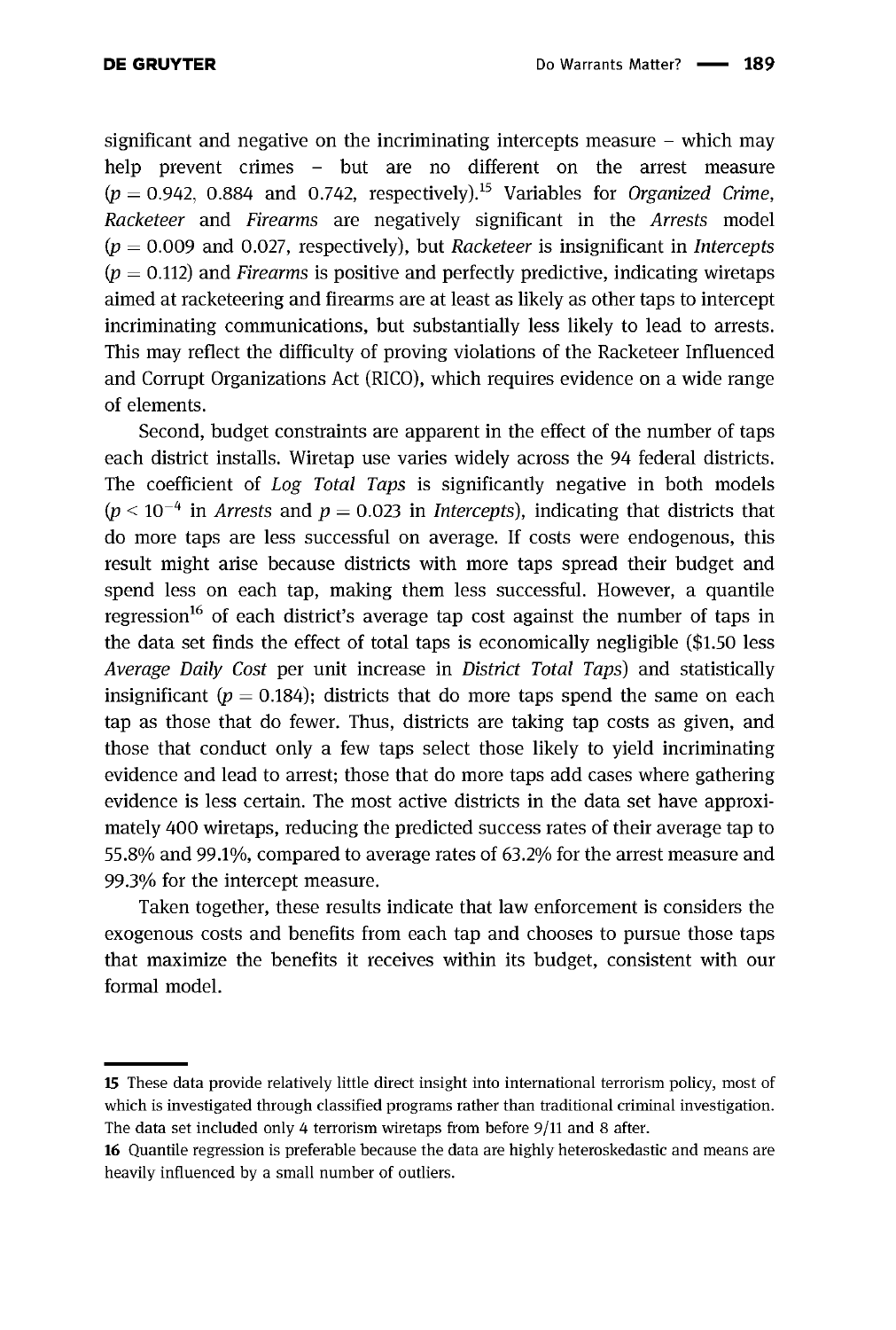#### **3.2.2 Beyond the probable cause requirement**

Two other results support our conclusion that internal law enforcement dynamics are the effective constraint on traditional criminal wiretaps. First, the enabling statues and precedents provide a natural experiment on the effective value of the wiretap warrant: evidence stemming from wiretaps on spoken word devices that are later determined to be in appropriate can be excluded from court cases, but evidence recovered from electronic devices (email, pager and fax) cannot.<sup>17</sup> If fear of later suppression, meaning an assessment by a trial judge that the original probable cause finding was incorrect, constrained tapping decisions, then we would expect electronic wiretaps to succeed at lower rates; law enforcement should be more willing to pursue marginal electronic taps, and judges should be more willing to approve them, knowing that even if a later judge disagrees that probable cause was satisfied, recovered evidence can still be used in court proceedings.We include indicator variables for the device tapped (Cell *Phone, Microphone, Device, Email* and *Fax:* l = named device is targeted in tap application;  $0 =$  named device is not target of tap) to capture this effect. Our results do not find that electronic taps, reflected in the *Pager*   $(p = 0.135$  in *Arrests* and 0.860 in *Intercepts*), *Email*  $(p = 0.221$  in *Arrests* and 0.324 in *Intercepts*) and *Fax*  $(p = 0.538$  in *Arrests* and 0.664 in *Intercepts*) variables, are significantly less likely to be successful than the baseline of landline telephone taps. Further, *Recent Suppression* is insignificant  $(p = 0.079)$ in *Arrests* and 0.165 in *Intercepts),* indicating that even for taps with a suppression remedy, districts that have experienced one do not change their tapping activity. Our model predicts such invariance to the probable cause standard when probable cause is not binding.

**<sup>17</sup>** The original 1968 Wiretap Act supplemented the Constitutional suppression remedy with a statutory suppression remedy for violations of the Act. The original Act only covered the interception of "wire or oral" communications and when Congress amended the Act in 1986, expanding coverage to electronic communications, they **did** not expand the statutory suppression remedy, a decision subject to academic criticism (e.g., Kerr, 2003a, 2003b; Leib, 1997). The Supreme Court has not ruled on whether the good faith exception in Leon applies to the statutory suppression remedy, but the Department of Justice has taken the view in Congressional testimony that it does not (Gorelick, 1995). As a result, electronic wiretaps appear to be free from the suppression remedy that applies to those intercepting oral communications. Studies show that, for ordinary search warrants, the exclusionary rule increases police attention to the details of Fourth Amendment law, but concern for the rule does not have much effect on police decision making in contemplating a search (e.g., Slobogin, 1999; Perrin, 1997; Spiotta, 1973; Atkins and Rubin, 2003).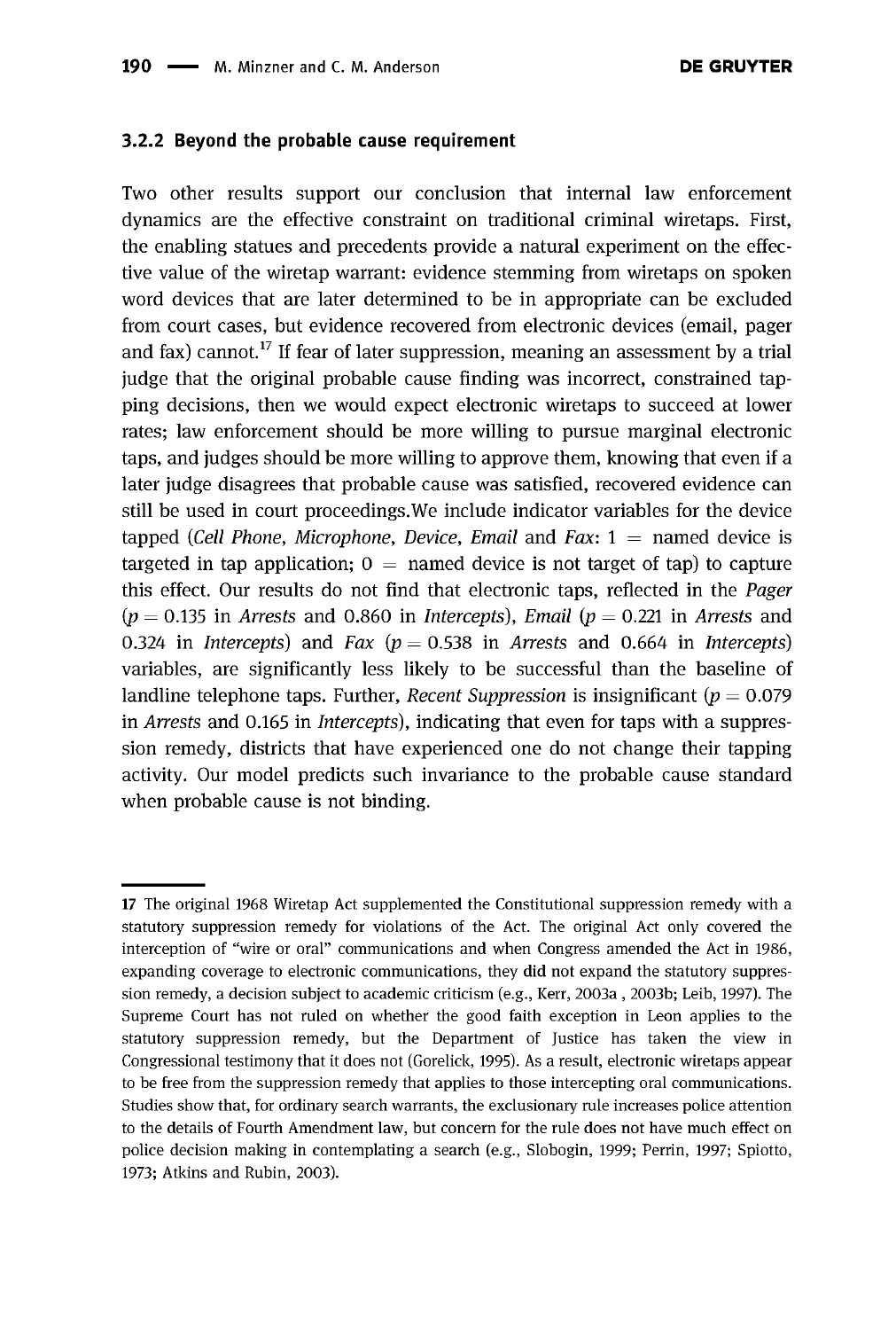The second result that corroborates our interpretation that budget limits law enforcement is the insignificance of the *Roving* tap type  $(p = 0.718$  in *Arrests*; perfectly predictive in Intercepts). Roving wiretaps waive the requirement that a particular telephone number be specified in the application, allowing the investigators to switch devices without prior judicial approval, when the target can be shown to be changing phones to thwart the investigation. Iflegal requirements matter, we might expect that roving wiretaps have success rates different from traditional taps. Allowing roving wiretaps were one of the most controversial elements of the 2001 amendments to the Foreign Intelligence Surveillance Act (FISA), one that proponents argue is a key element of antiterrorist investigations.<sup>18</sup> While the FISA wiretaps lie outside the scope of our data, the lack of a statistically significant coefficient in the regression analysis for the roving wiretap indicator variable suggests that, at least for traditional criminal wiretaps, the differing legal standard does not affect success rates, consistent with legal constraints not being binding.<sup>19</sup>

Of all the variables associated with the wiretap initiation and installation process that could lead to the paradoxically high success rates for wiretaps, only those associated with budget are systematically significant. Our results suggest that law enforcement considers their budget and the cost of the wiretap in deciding whether or not to implement a tap. This self-censoring by law enforcement is a dominant effect in the high success rate for wiretaps.

# **4 Discussion: the role of warrants**

This analysis establishes that it is internal law enforcement dynamics driven by budget constraints, rather than the judicial probable cause standard, that limits law enforcement's investigative wiretapping activity. First, because the success rate of even marginal taps exceed that widely associated with the probable cause threshold, warrants are unlikely to be the constraint limiting wiretap use. Second, the relationships between a wiretap's success rate and its cost, the target crime, and the district-wide wiretap usage rates in the relevant district imply that budget constraints drive wiretap success rates. Further, both the structure of the tap process and the data relating tap cost to success suggest

**<sup>18</sup>** For an extensive discussion of the differences between roving wiretaps under FISA and the Wiretap Act, see Perrine (2005). As Kerr (2003) points out, it is surprising that the coverage of roving wiretaps and the Patriot Act failed to mention that they had been authorized by statute for 15 years prior to its passage.

**<sup>19</sup>** This result should be viewed with caution. Comparable data for whether a wiretap is roving is only available since 2000. In our data set, only 16 roving wiretaps were authorized.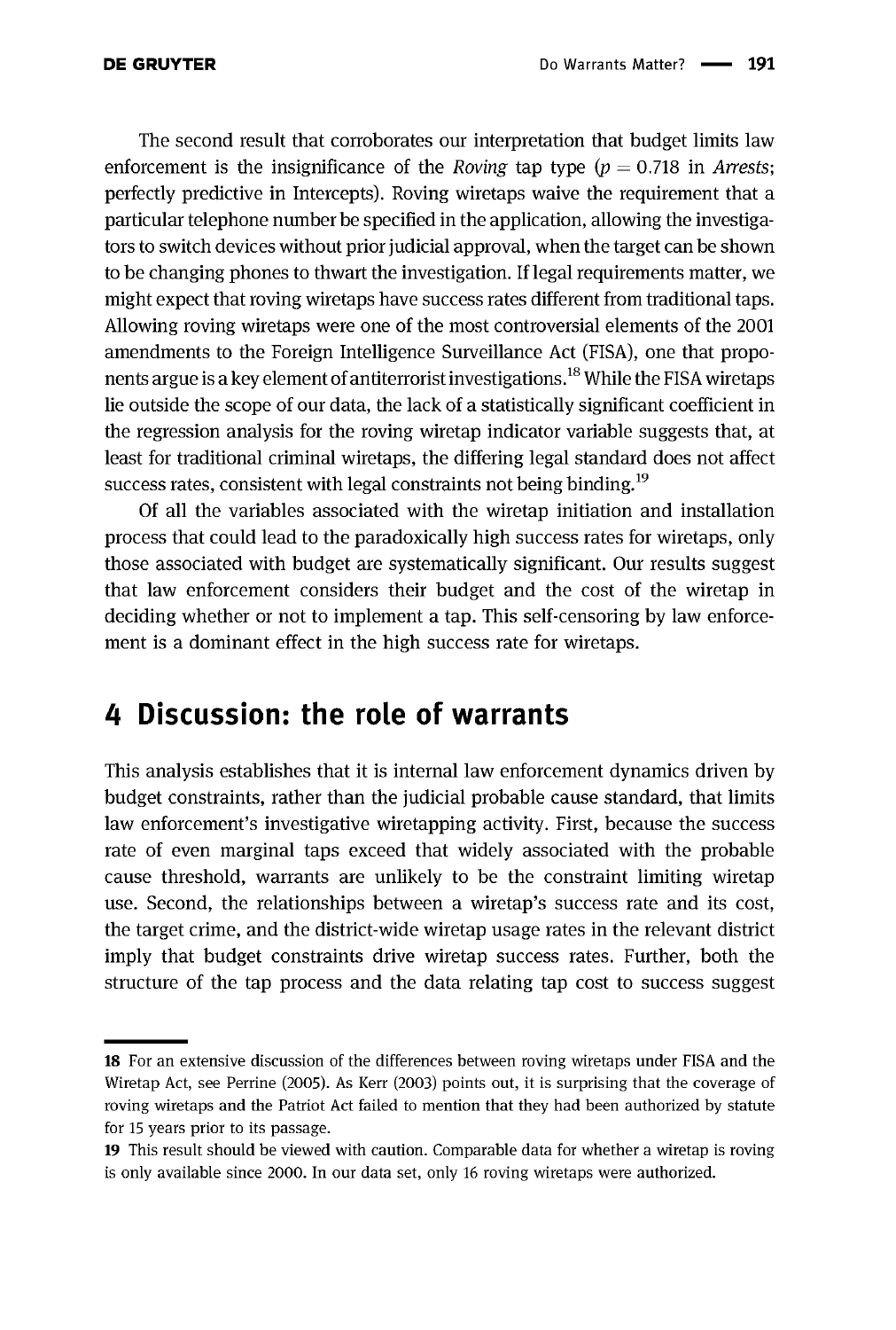that law enfrocement takes tap costs and benefits as given, rather than endogenously determining success probabiliities, and choose to pursue those taps that yield the greatest benefit within their budget. Because they are expensive, law enforcement does not systematically seek wiretaps that would come close to failing judicial review for the constitutional probable cause standard.

It should not be concluded from this that judicial review should be eliminated. It still provides important checks against bad agents or agents with personal agendas that more than zero warrant applications were rejected suggests it still has a role.

However, that marginal taps are bound by budget constraints implies that there are taps that would satisfy the probable cause standard that are not being pursued. If the probable cause standard reflects a policy judgment of when a wiretap is socially desirable, i.e., society wants law enforcement to seek a wiretap whenever there is probable cause to believe a device is being used for illegal activity, these results suggest that budget limitations have substantially overdeterred wiretap usage and law enforcement is not seeking socially desirable traditional wiretaps. One policy option is increasing budgets, the another is reducing costs. As discussed above, the primary source of the high costs of wiretaps is the minimization requirement: agents must contemporaneously listen to and record calls to ascertain whether the content is criminal. If agents could record calls and review them later, staffing costs would fall dramatically, and enable law enforcement to conduct more socially desirable taps. Minimization, of course, has substantial social benefits, including ensuring that private, non-criminal transmissions are never recorded and hence never leaked. This analysis suggests, though, that the minimization requirement, rather than the probable cause requirement, is the binding legal constraint on law enforcement behavior.

These results provide guidance for analyzing current programs, such as the Terrorist Surveillance Program, where both a warranting and minimization requirement are subject to policy debate. Whether warrants would matter turns largely on the program's funding and cost structure. If the funding and costs are the same as for traditional wiretaps, warrants will not matter much  $$ budget limitations will restrict the use of these wiretaps to situations where probable cause could be easily demonstrated. If, on the other hand, these wiretaps are either sufficiently well-funded that law enforcement has the resources to seek out marginal wiretaps, or if the wiretaps are not subject to the minimization requirement, a warrant requirement would provide a restriction at the margin. While we do not know detailed information about the classified program, we do have aggregate data on the number of wiretaps being installed under FISA compared to those installed by traditional federal law enforcement. The combined total number of FISA wiretaps and search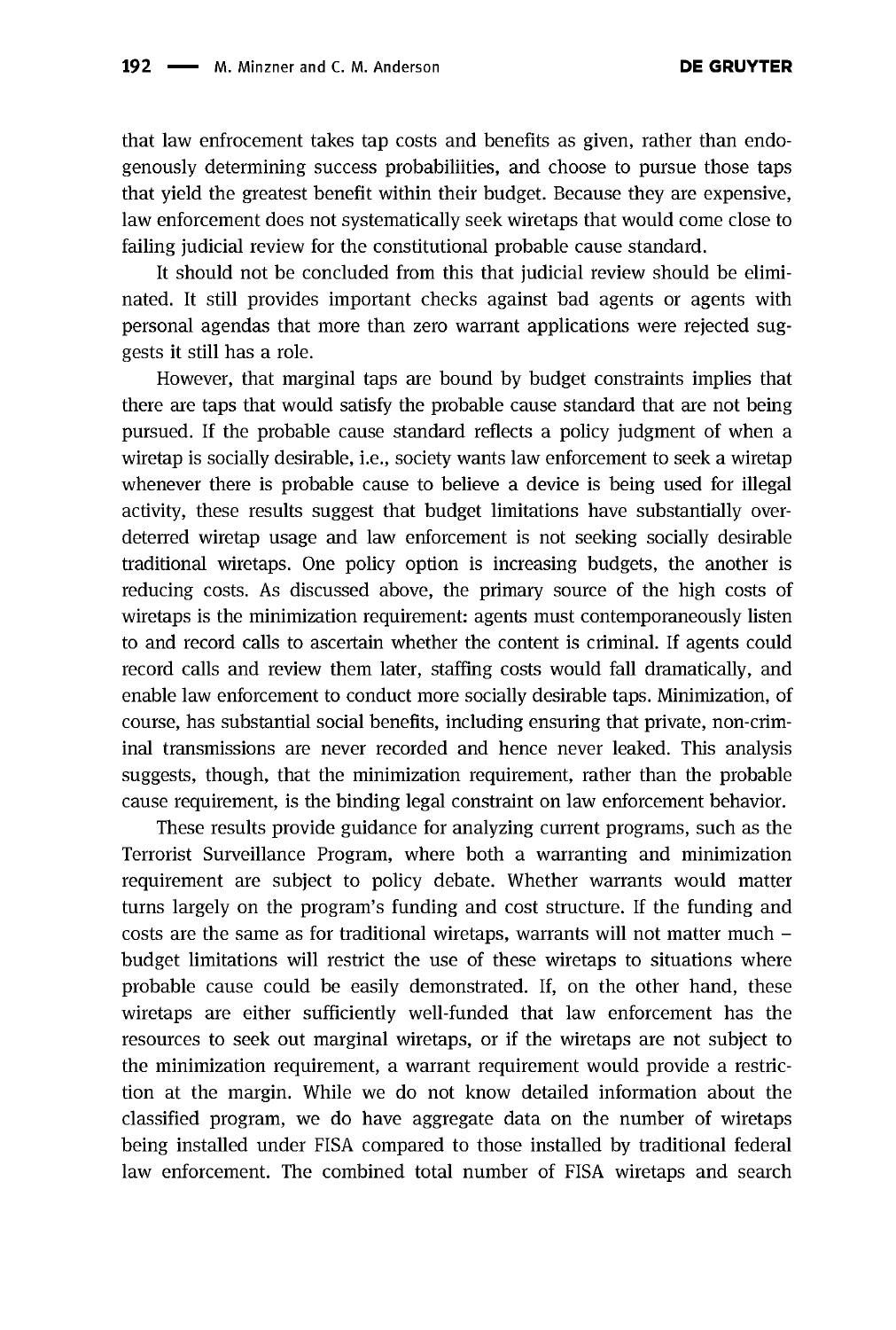warrants (in unknown proportion) is higher than the number of traditional wiretaps and has nearly doubled recently to be more than twice as large as the traditional wiretapping program.<sup>20</sup> Given that our results reflect a strong "less is more" effect for wiretap use, this increase in FISA wiretap use suggests that the antiterrorist program may be sufficiently funded that it can conduct many socially desirable taps, but as a consequence it may be pursuing taps that fail to meet the probable cause standard.

Further research is also useful to provide a comparative perspective on wiretap use. The legal constraints on wiretap use vary considerably by country. Notably, in many European countries, wiretaps are used substantially more often with far less oversight. For example, despite a substantially smaller population, the United Kingdom authorizes more wiretaps than the United States and does so without any judicial involvement (Singleton, 2008). Assuming the costs of wiretaps are comparable across countries, our results suggest that the higher usage of wiretaps indicate that they are likely to be less productive than in the American setting.

# **5 Data appendix (for reviewers)**

As discussed in the text, law enforcement is required to report wiretap results to the AOC. In turn, the AOC reports the data to the public. The initial report is filed the year that the wiretap is initially disclosed and subsequent reports are filed as events warrant. Most frequently, these events are additional arrests, trials, and convictions that occur in years after the wiretap is initially disclosed. The data set shows evidence that some initial reports are missing data and some supplementary reports are not filed as required by law. The data set includes 106 wiretaps leading to arrests that list a zero or blank entry for incriminating intercepts. (44 of these wiretaps are related to another wiretap and, as a result, their arrest result is inferred by the process discussed in the main text.) It is difficult to understand these data as anything other than a reporting error. Furthermore,  $242 \ (4.97\%)$ wiretaps report a greater number of convictions than arrests, also suggesting a reporting error. In addition to these wiretaps suggesting that some arrests are not being reported, there is reason to believe that convictions are underreported as well. The overall conviction rate in federal court is roughly 90% (including both guilty pleas and convictions after trial). The wiretap data set, though, includes only 11,134 convictions on 25,545 arrests, a  $43.6\%$  conviction rate. While some convictions for the most recent wiretaps may not have occurred yet, even the pre-2002 wiretaps show only a 49.4% conviction rate.

**<sup>20</sup>** See http://www.epic.org/privacy/wiretap/stats/fisa\_stats.html.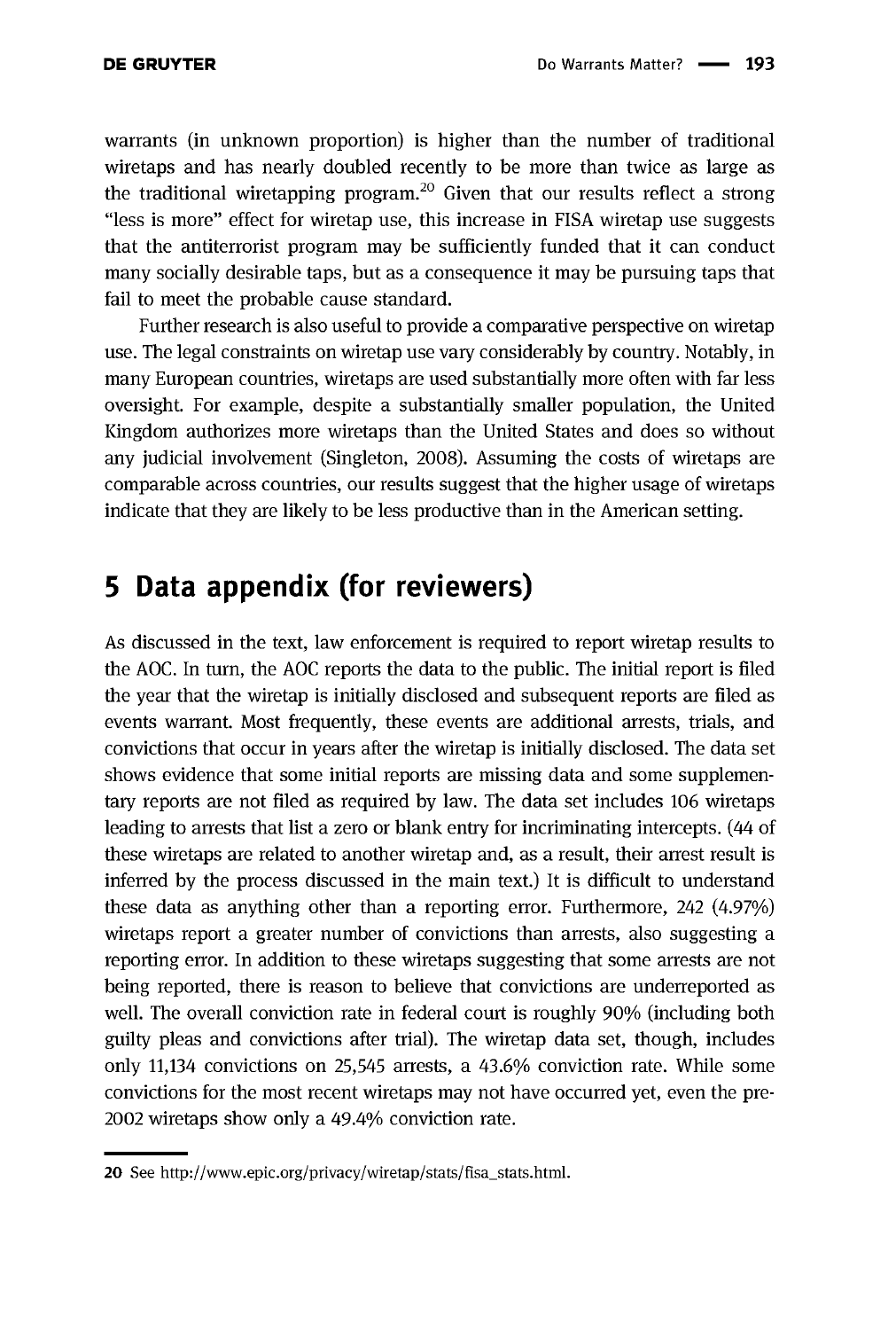| <b>District</b> | <b>Total</b><br>wiretaps | <b>Total wiretaps</b><br>with excess arrests | Error<br>rate |
|-----------------|--------------------------|----------------------------------------------|---------------|
| N.D. Iowa       | 5                        | $\overline{c}$                               | 0.4           |
| W.D. Tenn.      | 17                       | 6                                            | 0.35          |
| M.D. La.        | 10                       | 3                                            | 0.3           |
| M.D. Tenn.      | 18                       | 4                                            | 0.22          |
| S.D. Ala.       | 9                        | $\overline{2}$                               | 0.22          |
| S.D. Miss.      | 9                        | $\overline{2}$                               | 0.22          |
| S.D. lowa       | 5                        | $\mathbf{1}$                                 | 0.2           |
| D. Conn.        | 94                       | 18                                           | 0.19          |
| D. S.C.         | 21                       | 4                                            | 0.19          |
| S.D. Ind.       | 37                       | 7                                            | 0.19          |
| E.D. Tenn.      | 34                       | 6                                            | 0.18          |
| E.D. Ky.        | 12                       | $\overline{2}$                               | 0.17          |
| W.D. Okla.      | 30                       | 4                                            | 0.13          |
| E.D. Ark.       | 17                       | 2                                            | 0.12          |
| W.D. La.        | 27                       | 3                                            | 0.11          |
| N.D. Ala.       | 18                       | $\overline{2}$                               | 0.11          |
| W.D. Ark.       | 10                       | $\mathbf{1}$                                 | 0.1           |

**Table 3:** Error rates by district.

For purposes of our analysis, these errors do not affect our results unless they incorrectly list zero incriminating intercepts or arrests. For the logit regression, mere underreporting does not alter the outcome. 65 wiretaps report no arrests but include at least one conviction. We code these wiretaps as arrest successes despite the reported zero result. We follow the same process for the 62 unrelated wiretaps showing arrests but no incriminating intercepts, but do not alter the incriminating intercepts results for the 44 related wiretaps. Unlike arrests, incriminating intercepts are reported separately for related wiretaps. Because we are inducing the arrest success, we believe that these missing incriminating intercept successes could be correct. These corrections do not change our central conclusions? the regression returns similar results when run on an uncorrected data set.

These data provide the side benefit of allowing us to measure the error rate by district, identifying which districts are most likely to fail to file reports. A full analysis of the data set along these lines is beyond the scope of this article but Table 3 includes initial summary data. It reflects the districts with at least 10% of their wiretaps reporting more convictions than arrests, described as "excess arrests" in the Table.

Received December 26, 2012; accepted August 18, 2013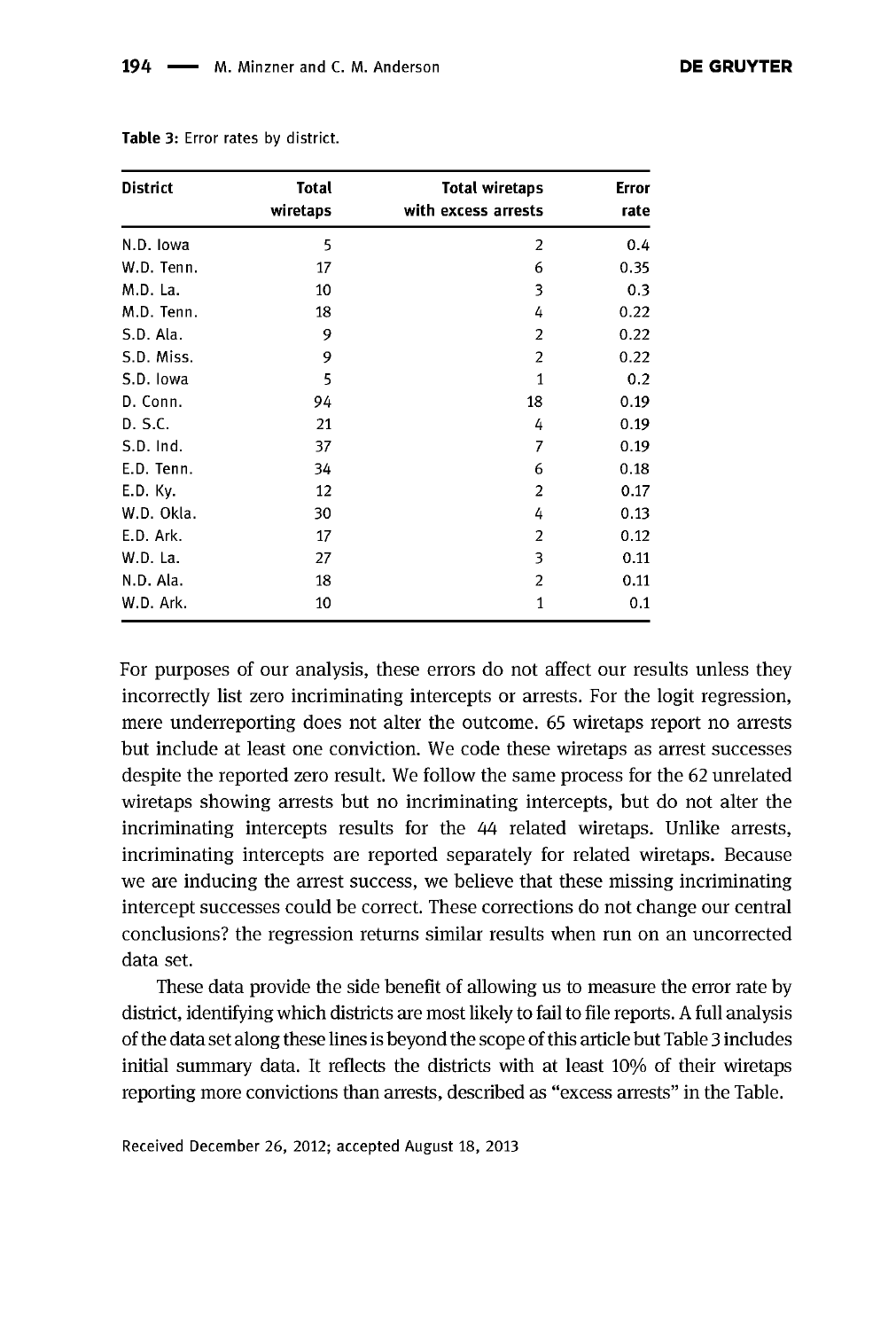## **References**

- Antonovics, K. L., and B. G. Knight. 2004. "New Look at Racial Profiling: Evidence from the Boston Police Department," NBER Working Paper No. 10634.
- Anwar, 5., and H. Fang. 2005. "An Alternative Test of Racial Prejudice in Motor Vehicle Searches: Theory and Evidence?" Cowles Foundation Discussion Paper No. 1464.

Atkins, R. A., and P. H. Rubin. 2003. "Effects of Criminal Procedure on Crime Rates: Mapping Out the Consequences of the Exclusionary Rule," 46 *Journal of Law* & *Economics* 157.

Bacigal, R. J. 2004. "Making the Right Gamble: The Odds on Probable Cause," 74 *Mississippi Law Journal* 279.

Benner, L., and C. Samarkos. 2000. "Preliminary Results from the San Diego Search Warrant Project," 36 *California Western Law Review* 221, 248-250.

- Blau, P. M., and R. Z. Margulies. 1974-75. "The Reputation of American Professional Schools" Winter *Change* 42.
- Cantor, D., and L. Cohen. 1980. "Comparing Measures of Homicide Trends Methodological and Substantive Differences in the Vital Statistics and Uniform Crime Report Time Series," 9 *Social Science Research* 121.
- Counter-Terrorism Legislation: Hearings on H.R. "1710 Before the House Comm. on the Judiciary, 104th Cong. 248-49" (1995) (witness, Deputy Attorney General Jamie Gorelick).
- Dominitz, J., and J. Knowles. 2005. "Crime Minimization and Racial Bias: What Can We Learn from Police Search Data?" PIER Working Paper No. 05-019.
- Donohue, Ill John J. 1998. "Did Miranda Diminish Police Effectiveness?," 50 *Stanford Law Review*  1147, 1153.
- Dripps, D. 1986a. "Living with Leon," 95 *Yale Law Journal* 906.
- Dripps, D. 1986b. "More on Search Warrants, Good Faith, and Probable Cause," 95 *Yale Law Journal* 1424.
- Duke, 5. 1986. "Making Leon Worse," 95 *Yale Law Journal* 1405.
- Durose, M. R., et al. *Contacts between the Police and Public: Findings from the 2002 National Survey* 13 (2005).
- Epstein, L., and G. King. 2002. "The Rules of Inference," 69 *University of Chicago Law Review* 1, 90.
- Kamisar, Y. 1984. "Gates, 'Probable Cause,' 'Good Faith,' and Beyond," 69 *Iowa Law Review*  551.

Kerr, 0. 5. 2003a. "Lifting the 'Fog' of Internet Surveillance: How a Suppression Remedy Would Change Computer Crime Law," 54 *Hastings Law Journal* 805, 823.

- Kerr, 0. 5. 2003b. "Internet Surveillance Law After the USA Patriot Act: The Big Brother Who Isn't," 97 *Northwestern Law Review* 607.
- King, N. J., et al. 2005. "When Process Affects Punishment: Differences in Sentences After Guilty Plea, Bench Trial, and Jury Trial in Five Guidelines States," 105 *Columbia Law Review* 959, 990.
- Knowles, J., Nicola Persico, and Petra Todd. 2001. "Racial Bias in Motor Vehicle Searches: Theory and Evidence," 109 *Journal of Political Economy* 203-229.
- Kris, D., and J. Douglas Wilson. 2008. *National Security Investigations and Prosecutions.* Eagan, MN: West Publishing.
- Leib, M. 5. 1997. "Email and the Wiretap Laws: Why Congress Should Add Electronic Communication to Title Ill's Statutory Exclusionary Rule and Expressly Reject a Good Faith Exception," 34 *Harvard Journal on Legislation* 393, 426-7.